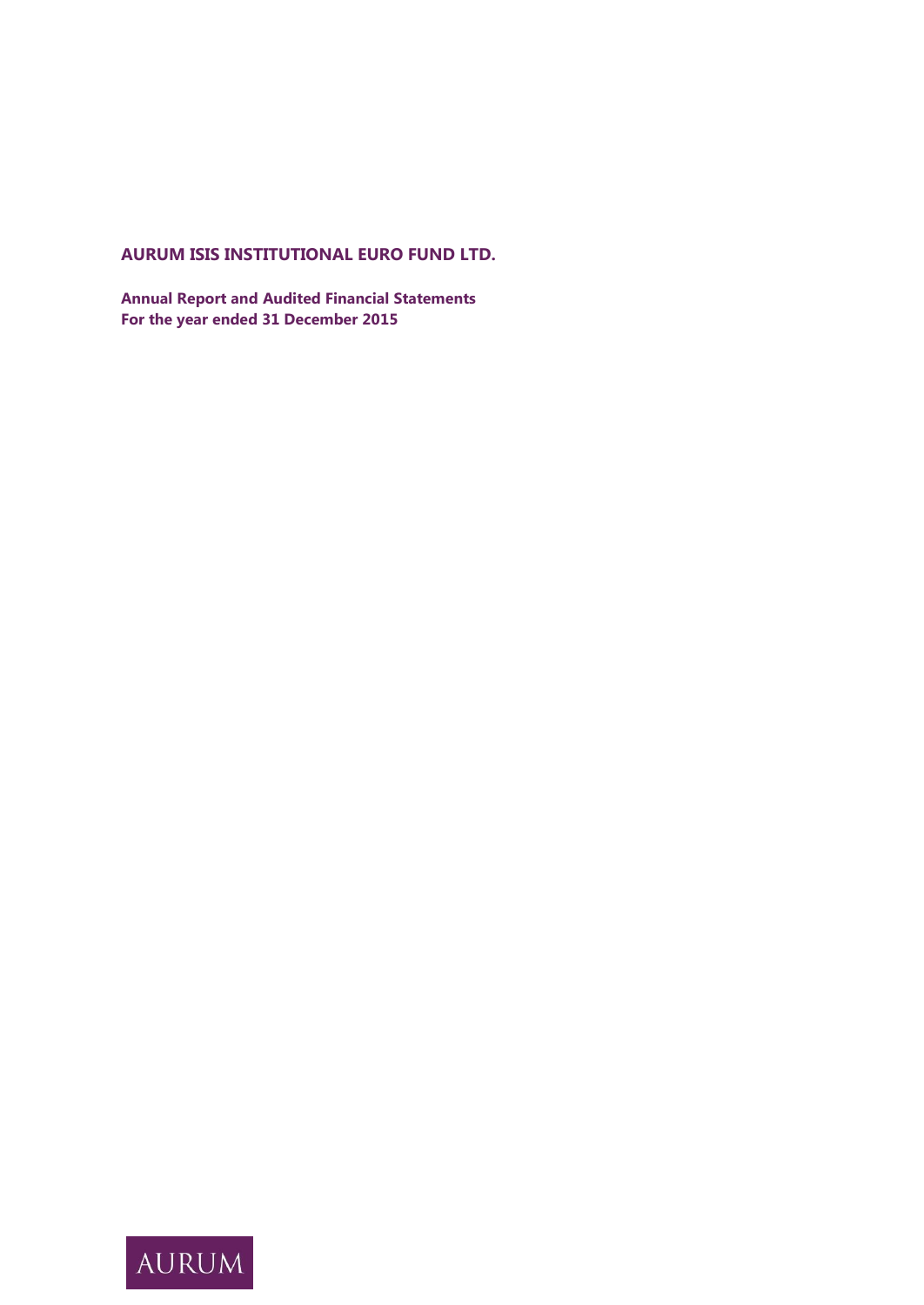# **Annual Report and Audited Financial Statements contents**

|                                                                       | Page      |
|-----------------------------------------------------------------------|-----------|
| Directors and service providers                                       | $1 - 2$   |
| Directors' report                                                     | $3 - 4$   |
| Independent Auditors' report                                          | 5         |
| Portfolio Statement as at 31 December 2015                            | 6         |
| Statement of Comprehensive Income for the year ended 31 December 2015 | 7         |
| Statement of Financial Position as at 31 December 2015                | 8         |
| Statement of Cash Flows for the year ended 31 December 2015           | 9         |
| Notes to the Financial Statements                                     | $10 - 19$ |

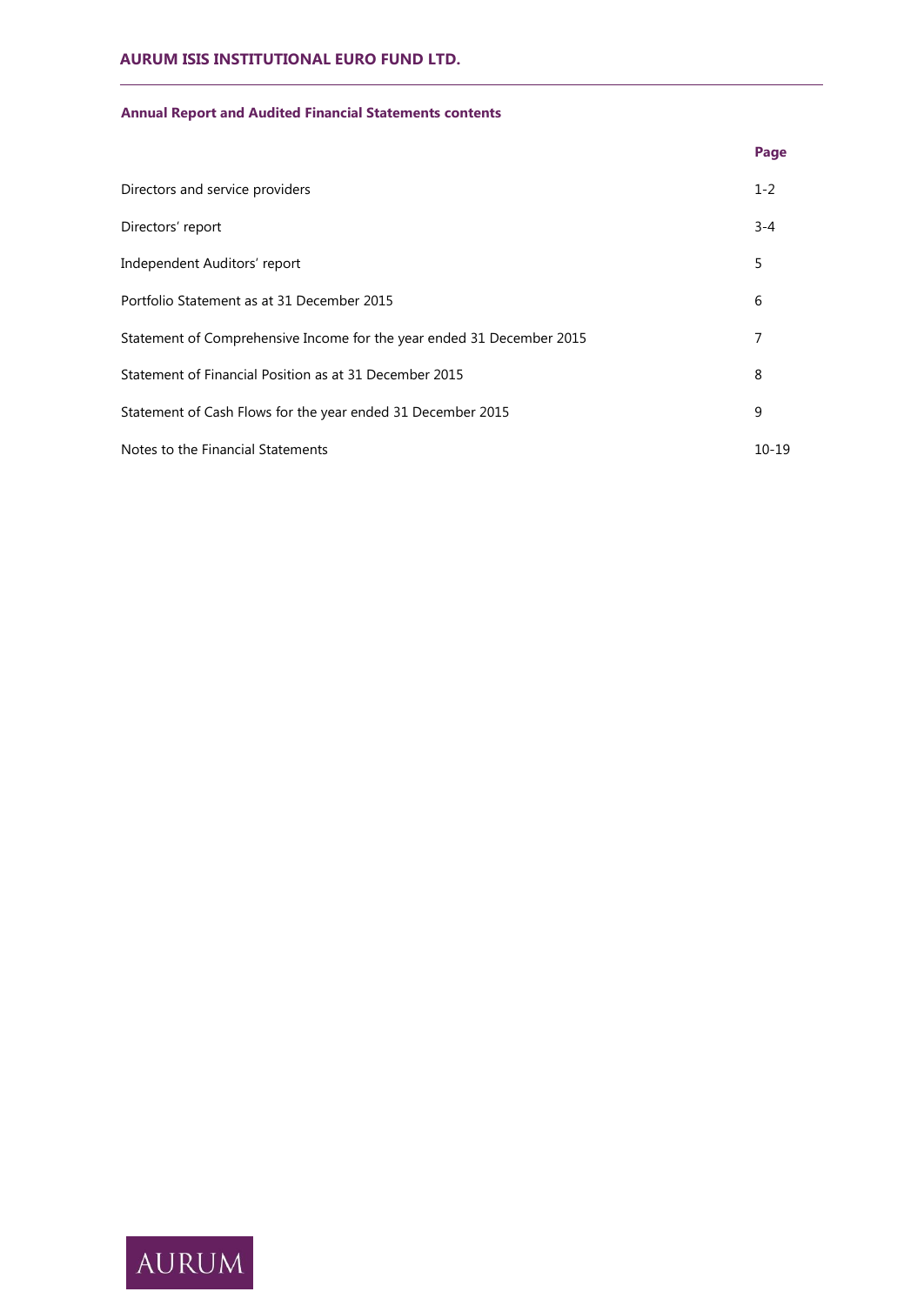| Company                                                     | Aurum Isis Institutional Euro Fund Ltd.<br>Aurum House<br>35 Richmond Road<br>Hamilton HM 08<br>Bermuda                                                                                                                                               |
|-------------------------------------------------------------|-------------------------------------------------------------------------------------------------------------------------------------------------------------------------------------------------------------------------------------------------------|
| Directors                                                   | Dudley R Cottingham<br>Tina Gibbons<br>Adam Hopkin<br>Christopher C Morris<br>Kevin Gundle<br>Anabel Mackiet<br>Meliosa O'Caoimh <sup>+</sup> (Resigned 31 December 2015)<br>Bronwyn Wright+<br>Fiona Mulhall <sup>+</sup> (Appointed 1 January 2016) |
|                                                             | *Independent Directors in accordance with Irish Stock Exchange Listing requirements for Investment Funds                                                                                                                                              |
| Promoter<br>& Investment Adviser                            | Aurum Fund Management Ltd.<br>Aurum House<br>35 Richmond Road<br>Hamilton HM 08<br>Bermuda                                                                                                                                                            |
| Custodian                                                   | Northern Trust Fiduciary Services (Ireland) Limited<br>George's Court<br>54-62 Townsend Street<br>Dublin 2<br>Ireland                                                                                                                                 |
| Administrator<br>Sub-Registrar and<br><b>Transfer Agent</b> | Northern Trust International Fund Administration Services (Ireland) Limited<br>George's Court<br>54-62 Townsend Street<br>Dublin 2<br>Ireland                                                                                                         |
| Bermuda Administrator,<br>Registrar & Secretary             | Global Fund Services Ltd.<br>Century House<br>16 Par-la-Ville Road<br>Hamilton HM 08<br>Bermuda                                                                                                                                                       |
| Auditor                                                     | <b>KPMG</b><br><b>Chartered Accountants</b><br>1 Harbourmaster Place<br><b>International Financial Services Centre</b><br>Dublin 1<br>Ireland                                                                                                         |
| Sponsoring Member<br>for Bermuda Stock<br>Exchange          | Continental Sponsors Ltd.<br>Century House<br>16 Par-la-Ville Road<br>Hamilton HM 08<br>Bermuda                                                                                                                                                       |

# **Directors and service providers**

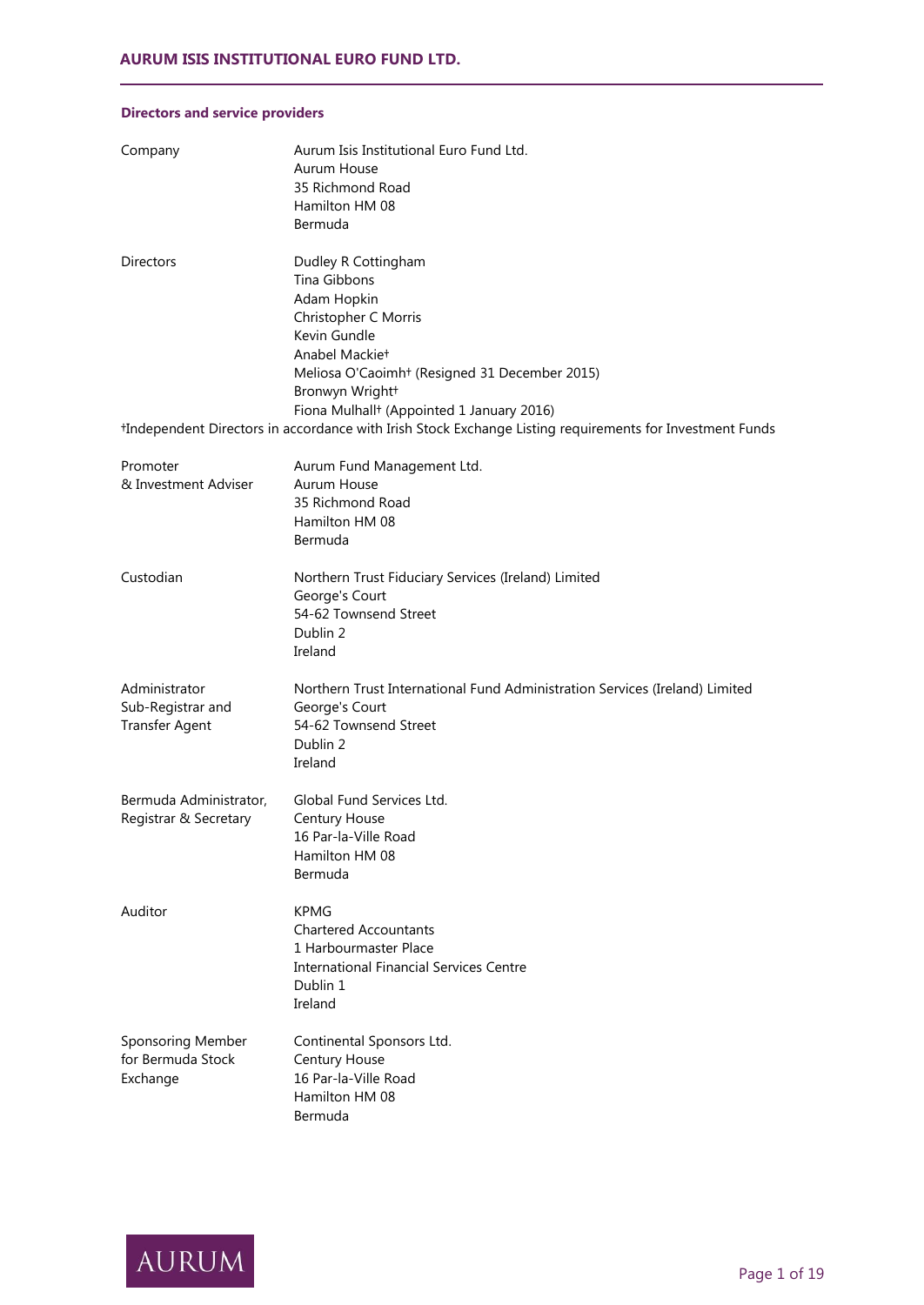# **Directors and service providers (continued)**

| Sponsoring Member<br>for Irish Stock<br>Exchange | J&E Davy<br>Davy House<br>49 Dawson Street<br>Dublin 2                                                             |
|--------------------------------------------------|--------------------------------------------------------------------------------------------------------------------|
|                                                  | Ireland                                                                                                            |
| Bermuda Legal Advisers                           | Conyers Dill & Pearman Limited<br>Clarendon House<br>2 Church Street<br>PO Box HM 666<br>Hamilton HM CX<br>Bermuda |

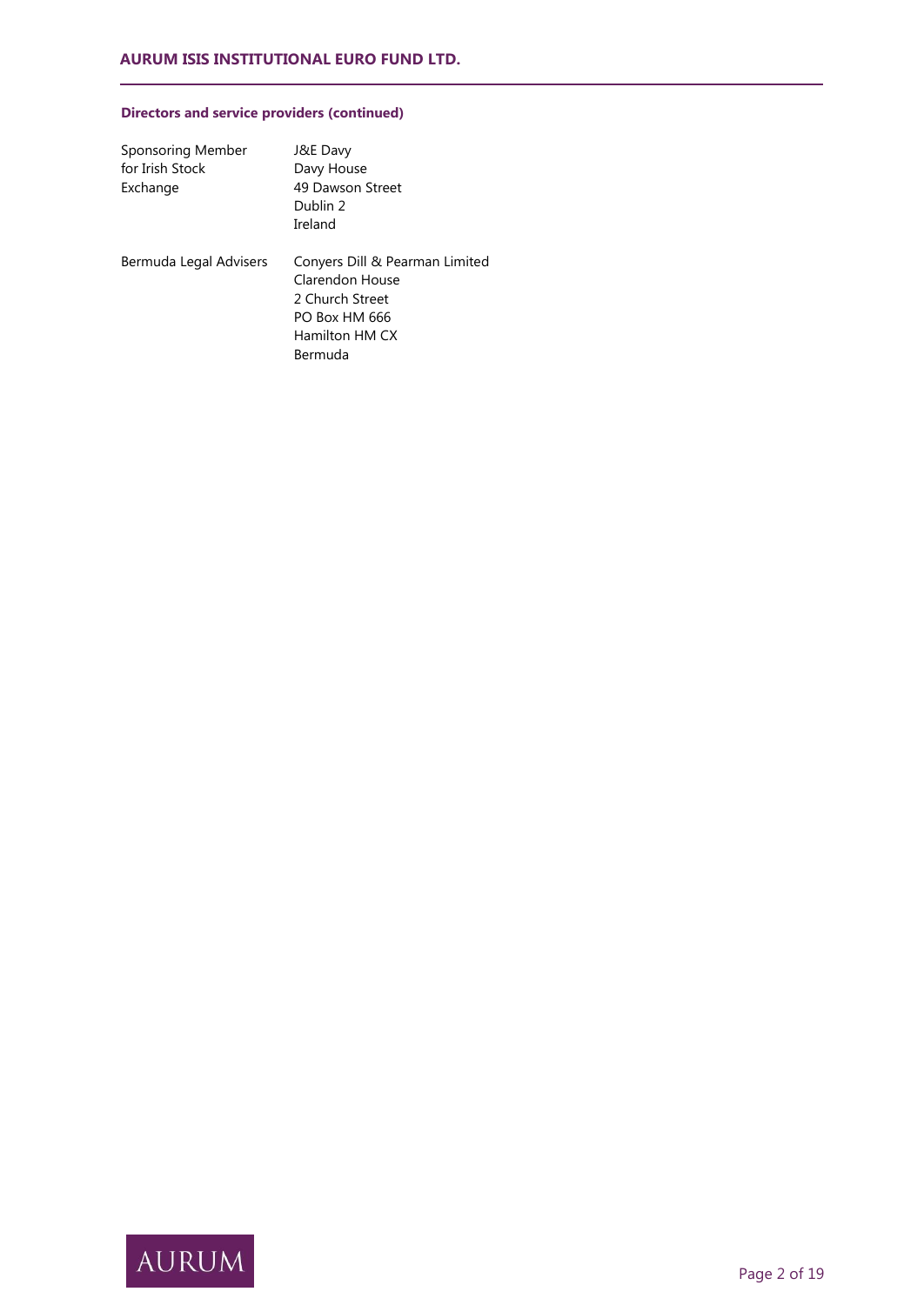## **Directors' report**

The Directors have the pleasure to present the audited financial statements of Aurum Isis Institutional Euro Fund Ltd. (the "Company" or the "Institutional Euro Fund") for the year ended 31 December 2015 and report as set out herein in respect of matters required by the Irish Stock Exchange and Bermuda Stock Exchange listing regulations.

#### Principal Material Changes

There have been no material changes in the objectives, strategies or key service providers of the Company during the year ended 31 December 2015.

#### Principal Activities

At 31 December 2015 the Net Asset Value ("NAV") per Participating Share for each class of share were as follows:

|                                           |            | <b>NAV per Participating Share</b> |  |  |
|-------------------------------------------|------------|------------------------------------|--|--|
| <b>Share Class</b>                        | 31/12/2015 | 31/12/2014                         |  |  |
| Institutional Euro Share Class Restricted | € 1.211.29 | € 1.158.28                         |  |  |

Shares of the Institutional Euro Fund are denominated in euro. The Institutional Euro Fund is one of nine Feeder Funds (the "Feeder Funds") comprising the Institutional Euro Fund, Aurum Isis Euro Fund Ltd. (the "Euro Fund"), Aurum Isis Swiss Franc Fund Ltd. (the "Swiss Franc Fund"), Aurum Isis Dollar Fund Ltd. (the "Dollar Fund"), Aurum Isis Institutional Dollar Fund Ltd. (the "Institutional Dollar Fund"), Aurum Isis Sterling Fund Ltd. (the "Sterling Fund"), Aurum Isis Institutional Sterling Fund Ltd. (the "Institutional Sterling Fund"), Aurum Isis Australian Dollar Fund Ltd. (the "Australian Dollar Fund") and Aurum Isis Japanese Yen Fund Ltd. (the "Japanese Yen Fund") that invest in Aurum Isis Fund Ltd. (the "Master Fund"). The other Feeder Funds have euro, Swiss franc, US dollar, sterling, Australian dollar and Japanese yen denominated shares respectively. The Institutional Euro Fund is listed on the Irish and Bermuda Stock Exchanges.

The Feeder Funds must solely invest into Participating Shares of the Master Fund, except in the case of the Swiss Franc, Sterling, Institutional Sterling, Euro, Institutional Euro, Australian Dollar and Japanese Yen Funds in respect of currency hedging. The Participating Shares of the Master Fund are valued in US dollars. The Swiss Franc, Sterling, Institutional Sterling, Euro, Institutional Euro, Australian Dollar and Japanese Yen Funds whilst investing into US dollar denominated Participating Shares of the Master Fund will, by appropriate currency hedging, seek to protect the value of their shares in Swiss franc, sterling, euro, Australian dollar and Japanese yen terms irrespective of movements in currency values between the US dollar and their respective currencies. The Master Fund pays the fees of the Administrators, Custodian, audit, formation and minor out of pocket expenses and Directors' fees of all Funds. Each Fund will otherwise bear its own costs and liabilities.

The Company's performance is allied with the performance of the Master Fund. The Performance Review, the Market Review and Outlook for the Master Fund for the year ended 31 December 2015, contained within the annual report of the Master Fund, are appended to the Company's financial statements.

#### Remuneration

The Directors are considered to be the only identified staff for the purposes of the European Union (Alternative Investment Fund Managers) Regulations 2013. The Directors are entitled to remuneration for their services from the Master Fund, please refer to the accompanying Master Fund financial statements for details of remuneration paid to the Directors.

#### Connected parties

Transactions carried out with the Company by the Administrator, Investment Adviser, Custodian and Directors ("connected parties") must be carried out as if negotiated at arm's length. Transactions must be in the best interests of the Shareholders.

The Directors are satisfied all transactions with connected parties entered into during the year were conducted at arm's length prices.

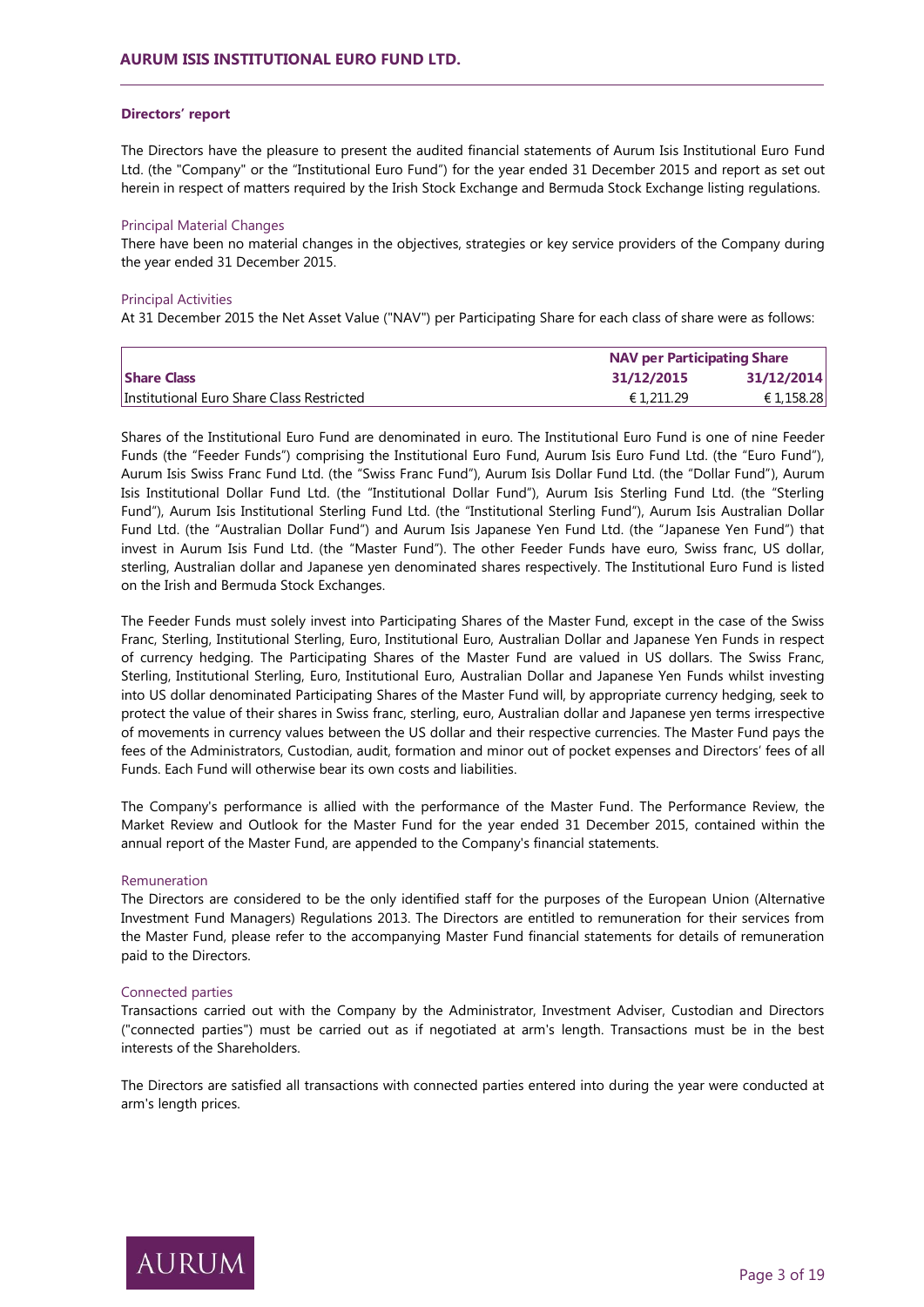# **Directors' report (continued)**

Thanks

We thank the Shareholders for their support and look forward to further opportunities for continued growth.

For and on behalf of Aurum Isis Institutional Euro Fund Ltd.

Director 8 March 2016

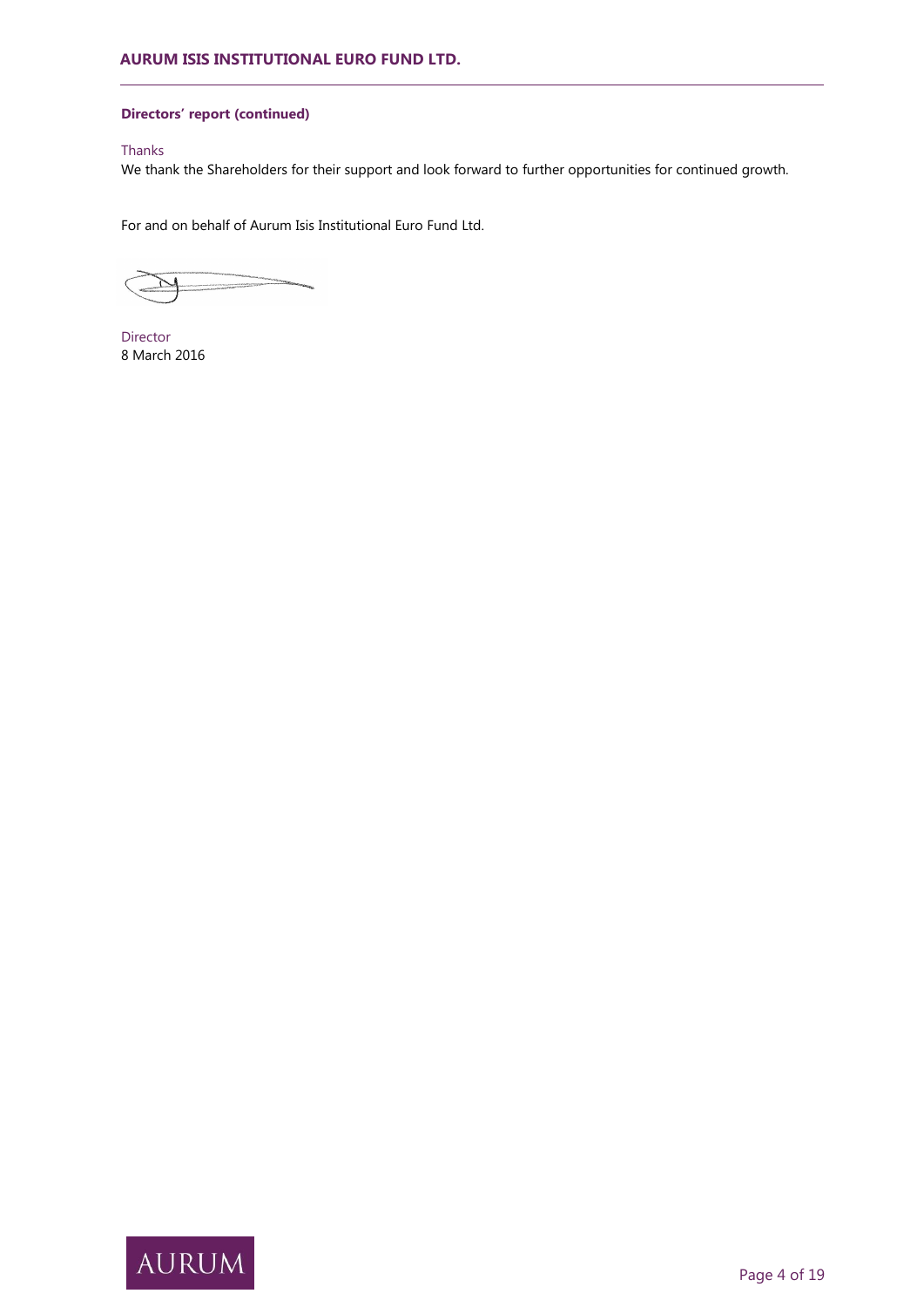# **Independent Auditors' Report to the Shareholders of Aurum Isis Institutional Euro Fund Ltd.**

#### *Report on the Financial Statements*

We have audited the accompanying financial statements of Aurum Isis Institutional Euro Fund Ltd. (the "Company"), which comprise the Statement of Comprehensive Income for the year ended 31 December 2015, the Statement of Financial Position as at 31 December 2015, the Statement of Cash Flows for the year then ended, and notes, comprising a summary of significant accounting policies and other explanatory information.

This report is made solely to the Company's Shareholders, as a body, in accordance with the terms of our engagement. Our audit work has been undertaken so that we might state to the Company's Shareholders, those matters we are required to state to them in an Auditors' Report and for no other purpose. We do not accept or assume responsibility to anyone other than the Company's Shareholders, as a body, for our audit work, for this report, or for the opinions we have formed.

#### *Directors' Responsibility for the Financial Statements*

The Directors are responsible for the preparation and fair presentation of these financial statements in accordance with International Financial Reporting Standards, and for such internal control as they determine necessary to enable the preparation of financial statements that are free from material misstatement, whether due to fraud or error.

#### *Auditors' Responsibility*

Our responsibility is to express an opinion on these financial statements based on our audit. We conducted our audit in accordance with International Standards on Auditing. Those standards require that we comply with ethical requirements and plan and perform the audit to obtain reasonable assurance about whether the financial statements are free from material misstatement.

An audit involves performing procedures to obtain audit evidence about the amounts and disclosures in the financial statements. The procedures selected depend on our judgment, including the assessment of the risks of material misstatement of the financial statements, whether due to fraud or error. In making those risk assessments, we consider internal control relevant to the entity's preparation and fair presentation of the financial statements in order to design audit procedures that are appropriate in the circumstances, but not for the purpose of expressing an opinion on the effectiveness of the entity's internal control. An audit also includes evaluating the appropriateness of accounting policies used and the reasonableness of accounting estimates made by management, as well as evaluating the overall presentation of the financial statements.

We believe that the audit evidence we have obtained is sufficient and appropriate to provide a basis for our audit opinion.

#### *Opinion*

In our opinion, the financial statements present fairly, in all material respects, the financial position of the Company as at 31 December 2015, and its financial performance and its cash flows for the year then ended in accordance with International Financial Reporting Standards.

 $H$   $\rho$  m  $6$ 

KPMG 1 Harbourmaster Place International Financial Services Centre Dublin 1 Ireland 8 March 2016

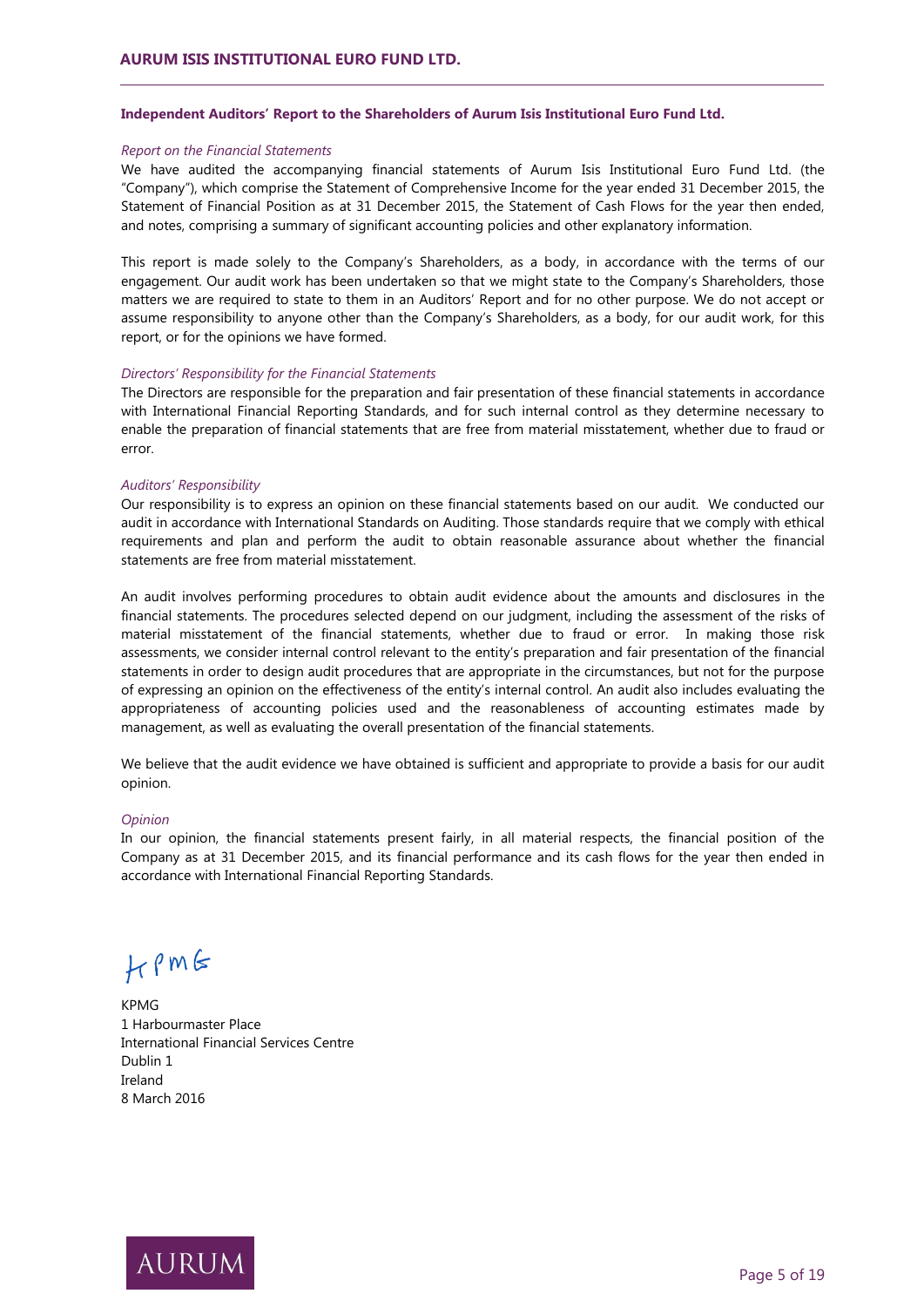# **Portfolio Statement**

as at 31 December 2015

|                      |                 | 31 December 2015       |                  |                 | 31 December 2014       |                  |
|----------------------|-----------------|------------------------|------------------|-----------------|------------------------|------------------|
|                      | Nominal holding |                        |                  | Nominal holding |                        |                  |
|                      | of shares       | <b>Fair Value</b><br>€ | % of NAV<br>$\%$ | of shares       | <b>Fair Value</b><br>€ | % of NAV<br>$\%$ |
| Aurum Isis Fund Ltd. | 31,306          | 8,525,425              | 97.16%           | 1,132,505       | 260, 558, 163          | 103.34%          |
| Other assets         |                 | 256.661                | 2.92%            |                 | 14.170                 | 0.01%            |
| Total assets         |                 | 8,782,086              | 100.08%          |                 | 260, 572, 333          | 103.35%          |
| Other liabilities    |                 | (7, 325)               | $(0.08\%)$       |                 | (8,439,659)            | (3.35%)          |
| Total net assets     |                 | 8.774.761              | 100.00%          |                 | 252,132,674            | 100.00%          |

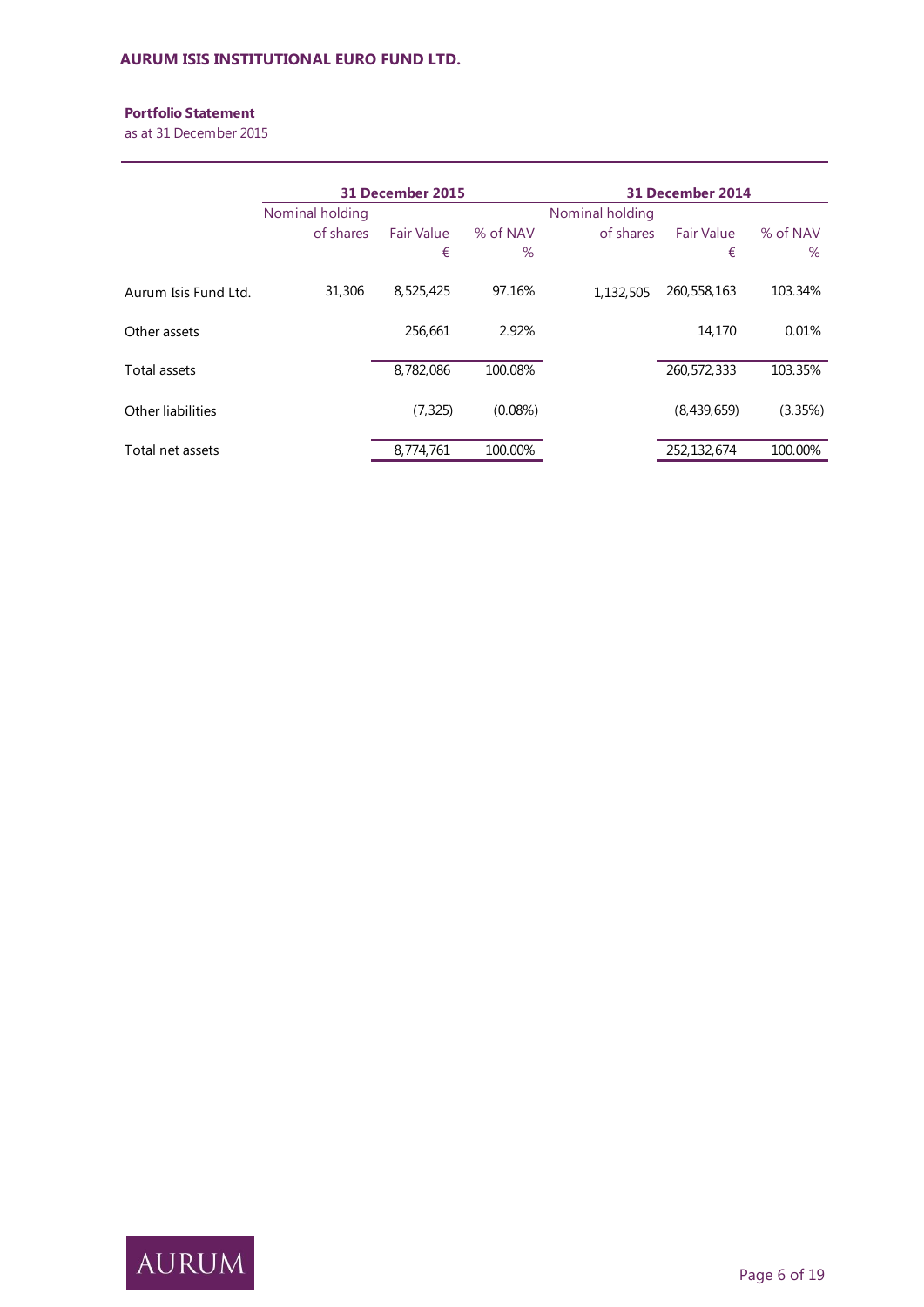# **Statement of Comprehensive Income**

for the year ended 31 December 2015

| 2014       |                                                                                     | 2015       |
|------------|-------------------------------------------------------------------------------------|------------|
| €          | note                                                                                | €          |
|            |                                                                                     |            |
|            | Gains from financial assets at fair value through profit or loss                    |            |
| 11,063,922 | Net gain on investments<br>2, 11                                                    | 10,817,654 |
|            | Other Income                                                                        |            |
| 604,692    | Other income<br>3                                                                   |            |
| 11,668,614 | <b>Total Revenue</b>                                                                | 10,817,654 |
|            |                                                                                     |            |
|            | <b>Operating expenses</b>                                                           |            |
| 1,860,143  | Investment Adviser fees<br>3                                                        | 1,003,295  |
| 30.426     | 3<br>Incentive fees                                                                 | 1,209,652  |
| 1,028      | Net interest expense                                                                | 2,220      |
| 1,891,597  | Total operating expenses                                                            | 2,215,167  |
|            |                                                                                     |            |
|            | Change in net assets attributable to holders of Participating Shares resulting from |            |
| 9,777,017  | operations                                                                          | 8,602,487  |

*The accompanying notes form part of these financial statements.*

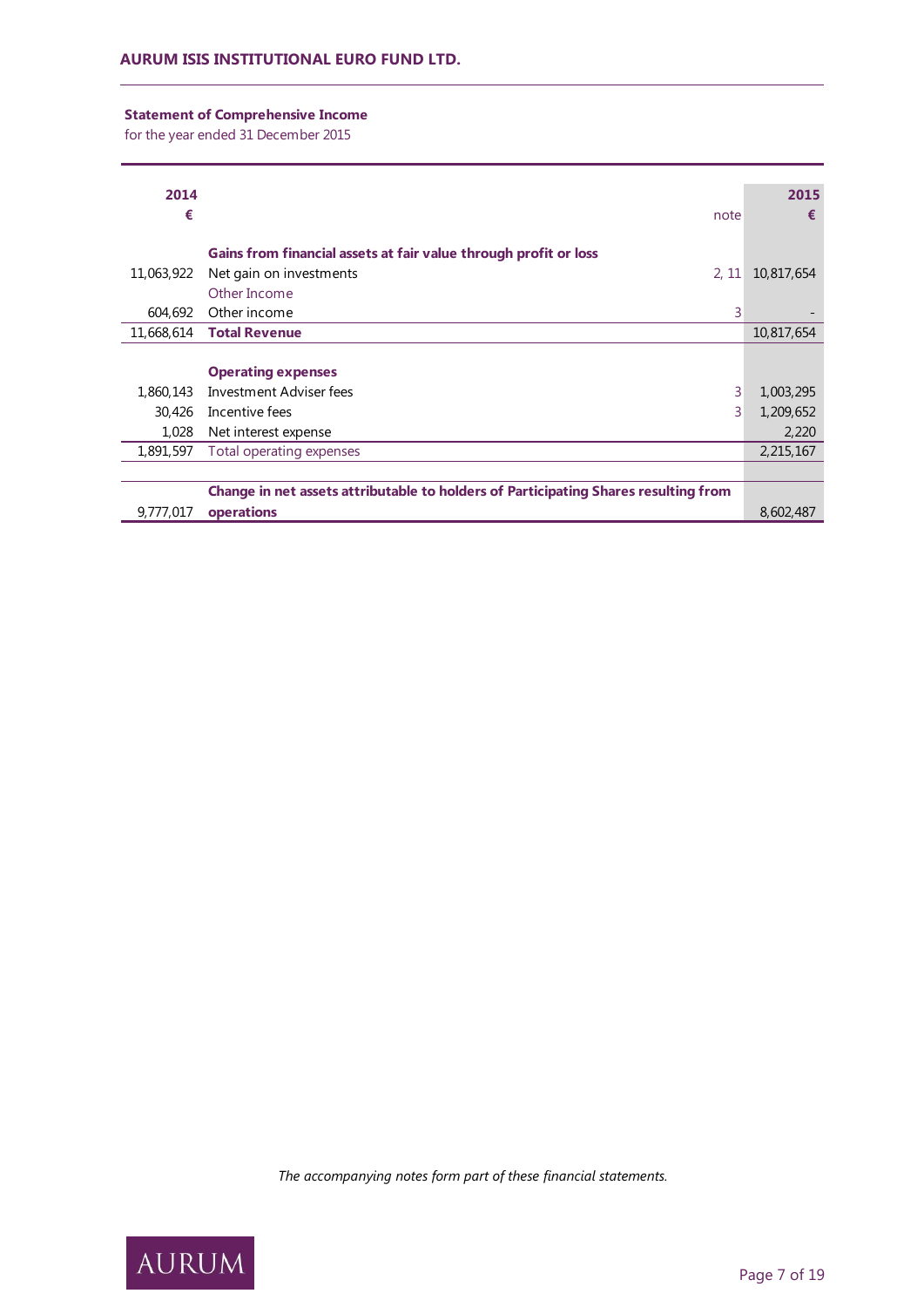# **Statement of Financial Position**

as at 31 December 2015

| 2014 |                                                                                    |       | 2015           |
|------|------------------------------------------------------------------------------------|-------|----------------|
| €    |                                                                                    | note  | €              |
|      | <b>Assets</b>                                                                      |       |                |
|      | Financial assets at fair value through profit or loss                              |       |                |
|      | 260,558,163 Investments at fair value                                              | 2, 10 | 8,525,425      |
|      | 14,170 Unrealised appreciation on forward foreign exchange contracts               | 9     |                |
|      | Financial assets measured at amortised cost                                        |       |                |
|      | - Cash and cash equivalents                                                        | 2     | 256,661        |
|      | 260.572.333 Total assets                                                           |       | 8,782,086      |
|      |                                                                                    |       |                |
|      | <b>Liabilities</b>                                                                 |       |                |
|      | Financial liabilities at fair value through profit or loss                         |       |                |
|      | 4,951,151 Unrealised depreciation on forward foreign exchange contracts            | 9     |                |
|      | Financial liabilities measured at amortised cost                                   |       |                |
|      | 210,322 Investment Adviser fees payable                                            | 3     | 7,320          |
|      | Other payables                                                                     |       | 5              |
|      | 3,278,186 Bank overdraft                                                           | 2, 6  |                |
|      | Total liabilities (excluding amounts attributable to holders of                    |       |                |
|      | 8,439,659 Participating Shares)                                                    |       | 7,325          |
|      |                                                                                    |       |                |
|      | 252,132,674 Net assets attributable to holders of Participating and Sponsor Shares | 5     | 8,774,761      |
|      |                                                                                    |       |                |
|      | 252,132,672 Net assets attributable to holders of Participating Shares             | 5     | 8,774,759      |
|      |                                                                                    |       |                |
|      | <b>Equity</b>                                                                      |       |                |
|      | 2 Net assets attributable to holders of Sponsor Shares                             | 5     | 2              |
|      | 2 Total Equity                                                                     |       | $\overline{2}$ |

These financial statements were approved by the Directors on 8 March 2016 and signed on their behalf by:

Director Director 8 March 2016 8 March 2016

Annophi

*The accompanying notes form part of these financial statements.*

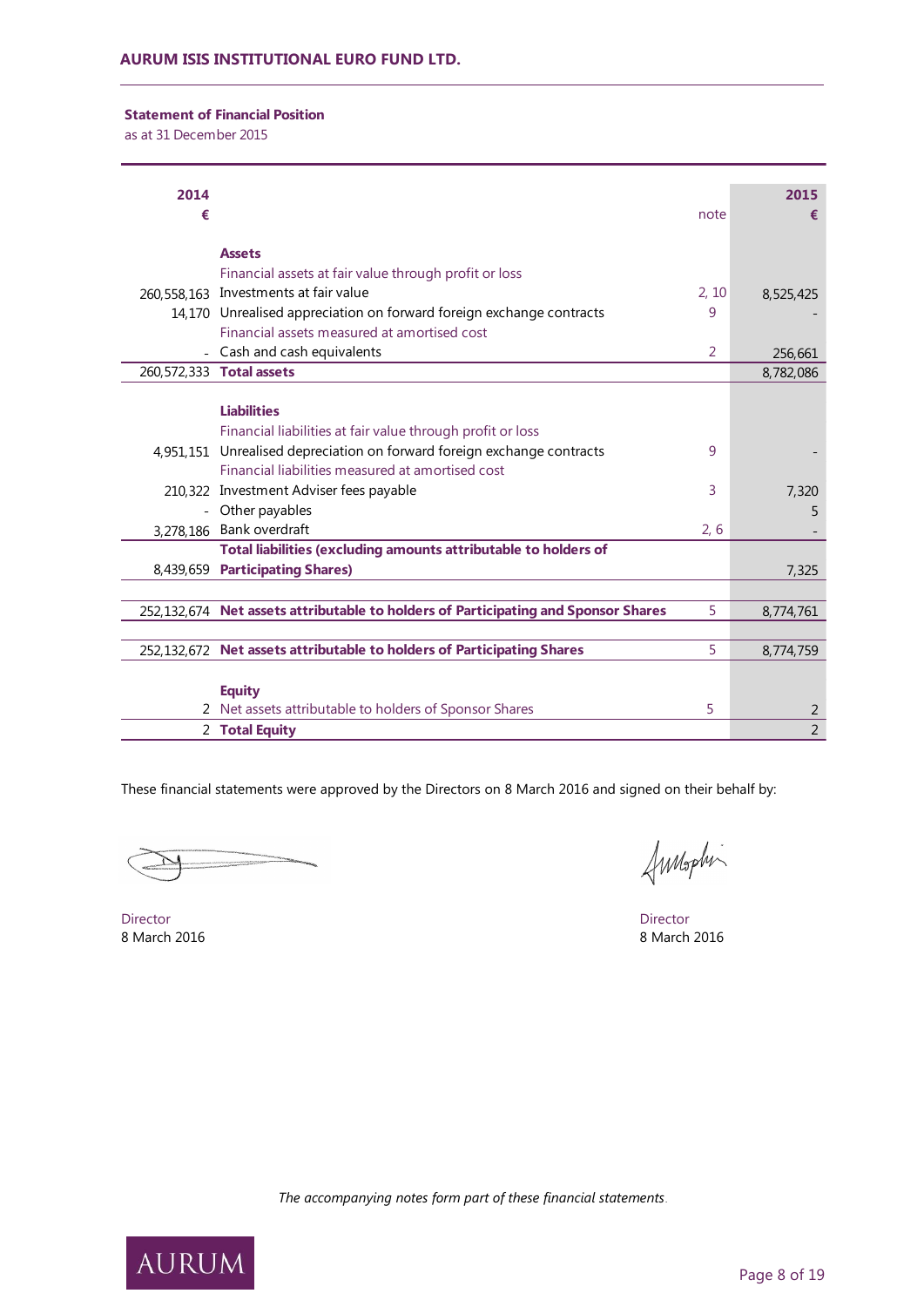# **Statement of Cash Flows**

for the year ended 31 December 2015

| 2014 |                                                                       | 2015           |
|------|-----------------------------------------------------------------------|----------------|
| €    |                                                                       | €              |
|      |                                                                       |                |
|      | <b>Cash flows from operating activities</b>                           |                |
|      | Change in net assets attributable to holders of Participating         |                |
|      | 9,777,017 Shares resulting from operations                            | 8,602,487      |
|      | (5,162,734) Purchase of investments                                   | (16,883,715)   |
|      | 26,522,800 Proceeds from sales of investments                         | 43,396,119     |
|      | Adjustment for non cash items and working capital                     |                |
|      | (32,994,643) Net unrealised (gain)/loss on investments and currencies | 40,570,639     |
|      | (3,333,285) Net realised gain on investments                          | (80, 127, 307) |
|      | Changes in operating assets and liabilities                           |                |
|      | 196,967 Decrease in receivables                                       |                |
|      | (4,991) Decrease in payables                                          | (202, 997)     |
|      | (4,998,869) Net cash outflow/(inflow) from operating activities       | (4,644,774)    |
|      |                                                                       |                |
|      | <b>Cash flows from financing activities</b>                           |                |
|      | 214,293 Subscriptions for shares                                      | 16,036,003     |
|      | Redemption of shares                                                  | (7,856,382)    |
|      | 214,293 Net cash inflow/(outflow) from financing activities           | 8,179,621      |
|      |                                                                       |                |
|      | (4,784,576) Net (decrease)/increase in cash and cash equivalents      | 3,534,847      |
|      |                                                                       |                |
|      | 1,506,390 Cash and cash equivalents at the beginning of the year      | (3,278,186)    |
|      | (3,278,186) Cash and cash equivalents at the end of the year          | 256,661        |

*The accompanying notes form part of these financial statements.*

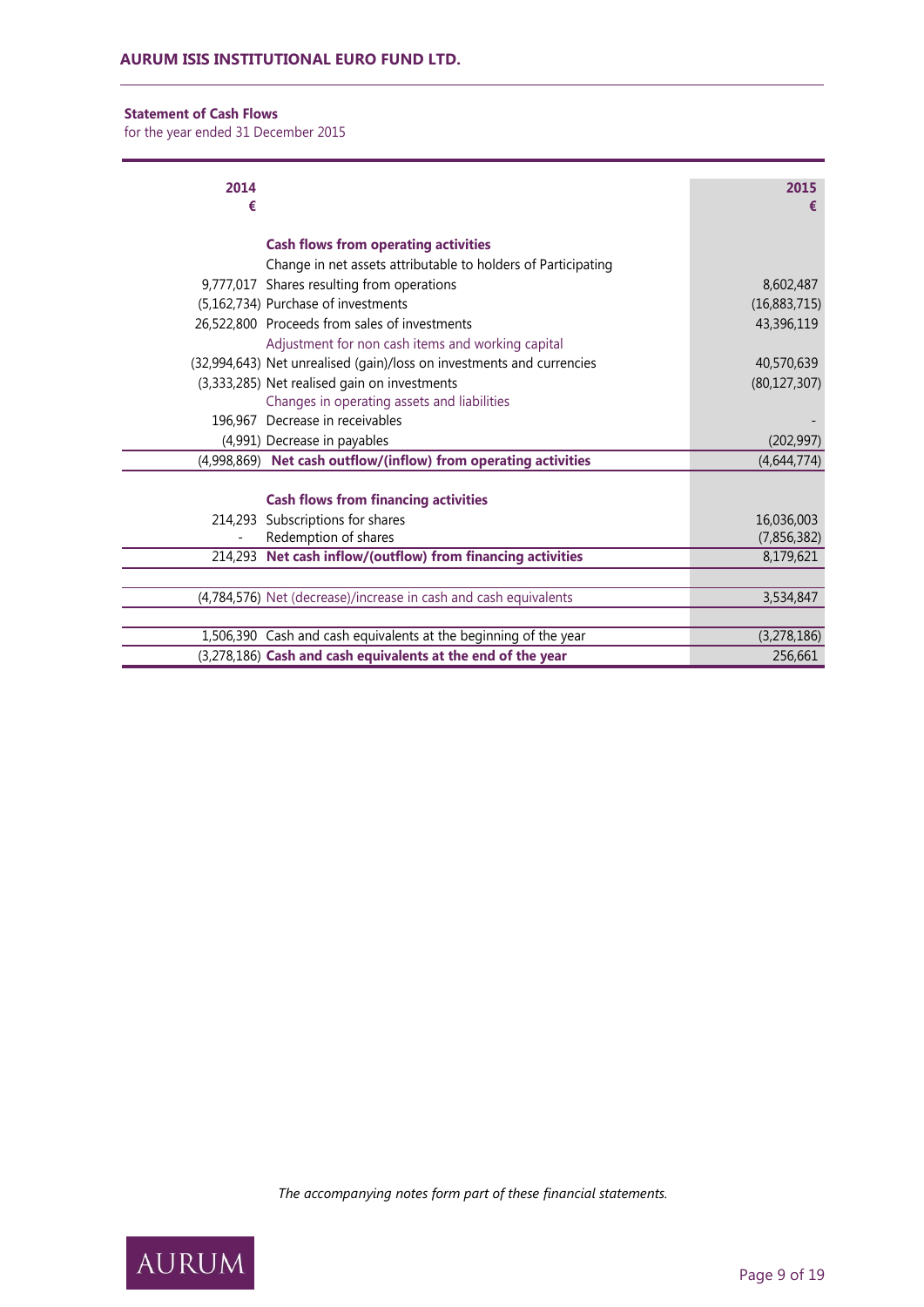# **1. General**

Aurum Isis Institutional Euro Fund Ltd. (the "Institutional Euro Fund" or the "Company") was incorporated in Bermuda on 26 August 2010 under the Bermuda Companies Act 1981 as amended and acts as an investment company.

The Company's investment objective is to achieve long term capital growth by investing in the Participating Shares of the Master Fund. The annual report and audited financial statements of the Master Fund for the year ended 31 December 2015 are attached and should be read in conjunction with these financial statements.

The audited financial statements were approved by the Board of Directors on 8 March 2016.

# **2. Significant Accounting Policies**

The principal accounting policies which have been applied are set out below.

# Statement of Compliance

The financial statements have been prepared in accordance with International Financial Reporting Standards ("IFRS") as issued by the International Accounting Standards Board ("IASB").

The accounting policies have been applied consistently by the Company and are consistent with those used in the previous year, other than for the effect of any new standards adopted.

#### Adoption of new accounting standards and amendments, including accounting policy changes

International Accounting Standards ("IAS") 24, "Related Party Disclosures" amendments adds an entity to the definition of key management personnel when that entity or any member of a group of which it is a party provides key management personnel services to the reporting entity or to the parent of the reporting entity and is effective for annual periods on or after 1 July 2014. Amounts incurred by the Company for the provision of key management personnel services by a separate management entity shall be disclosed. The amendment did not have any impact on the Company's financial position or performance.

#### New standards and interpretations applicable to future reporting periods

The Directors have considered all the upcoming IASB standards. There are standards and interpretations issued but not effective that have not been adopted in these financial statements:

 IFRS 9 "Financial Instruments", published in July 2014, will replace the existing guidance in IAS 39. It includes revised guidance on the classification and measurement of financial instruments, including a new expected credit loss model for calculating impairment of financial assets, and the new general hedge accounting requirements. It also carries forward the guidance on recognition and derecognition of financial instruments from IAS 39. IFRS 9 is effective for annual reporting periods beginning on or after 1 January 2018, with early adoption permitted.

Based on initial assessment, this standard is not expected to have a material impact on the Company.

#### Basis of Preparation

The financial statements have been prepared on a historical cost basis except for financial instruments classified at fair value through profit or loss that have been measured at fair value.

The financial statements have been prepared on a going concern basis.

The functional currency of the Company is euro as the Directors have determined that this reflects the Company's primary economic environment. The presentation currency of the financial statements is also euro.

## Assets and liabilities

#### *Investments*

The Company classifies its financial investments (assets and liabilities) into categories in accordance with IAS 39 "Financial Instruments: Recognition and Measurement".

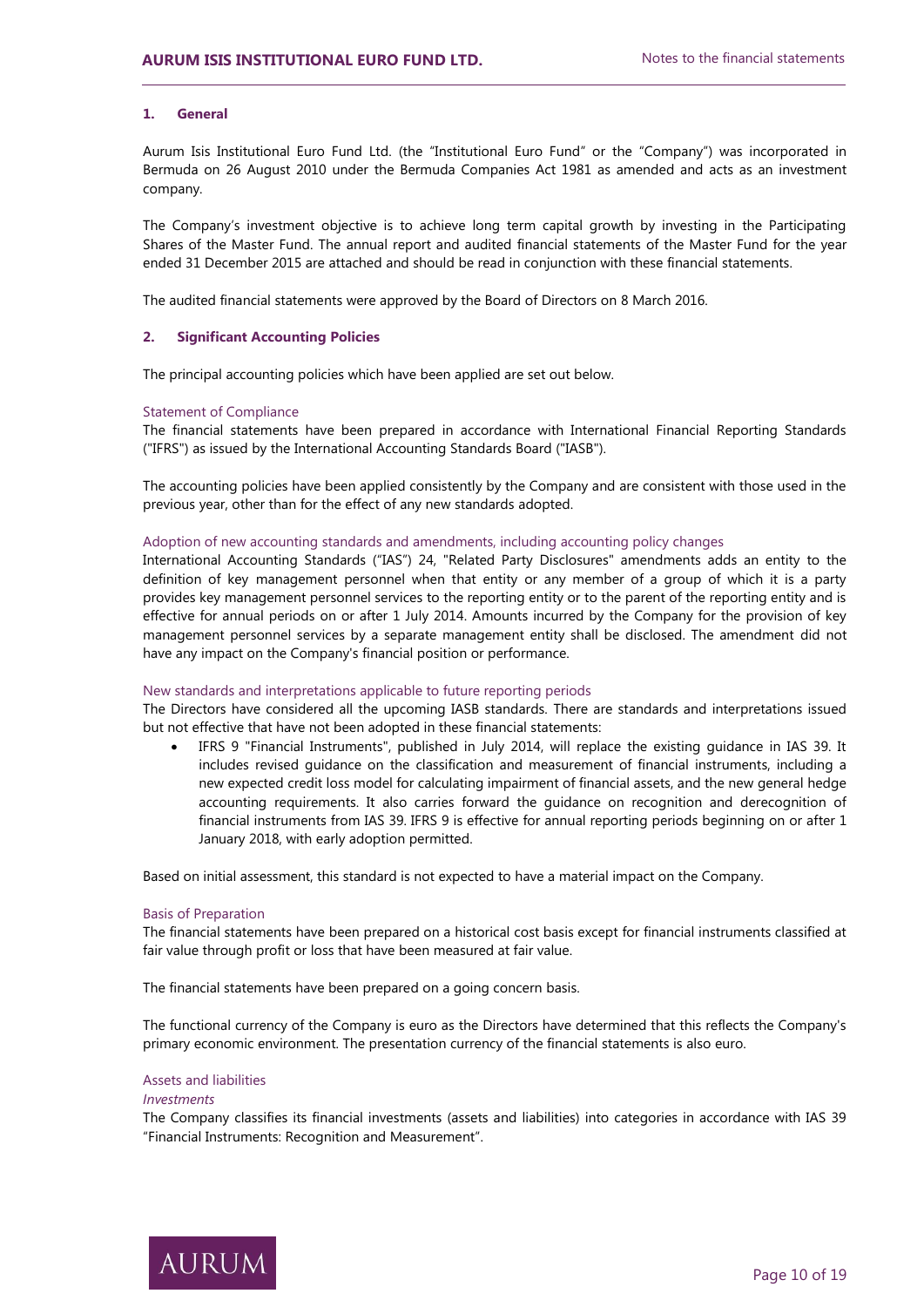## **2. Significant Accounting Policies (continued)**

#### Assets and liabilities (continued)

#### *Financial assets designated at fair value through profit or loss*

The Company, on initial recognition, designates investments in the Master Fund at fair value through profit or loss as, in doing so, it results in more relevant information because the investments and related liabilities are managed as a group of financial assets and liabilities and performance is evaluated on a fair value basis and reported to key management personnel accordingly. The term financial assets designated at fair value through profit or loss include investments in the Master Fund. Fair value is the price that would be received to sell an asset or paid to transfer a liability in an orderly transaction between market participants at the measurement date.

Investments are recorded on the trade date at which point the Company becomes a party to the specific investment. Initial measurement of fair value is based on the transaction price at the trade date with any transaction costs being expensed immediately. After initial measurement any changes in fair value, and realised gains or losses, related to investments are recognised in the Statement of Comprehensive Income within net gain on investments.

# *Financial instruments at fair value through profit or loss classified as held for trading Forward Foreign Currency Contracts*

Forward Currency Contracts are categorised as held for trading as the Company does not designate any derivatives as hedges for hedge accounting purposes, as described under IAS 39.

The fair value of open forward currency contracts is calculated as the difference between the contracted forward rate and the current forward rate that would close out the contract on the valuation date. Gains or losses arising on the settlement of forward foreign currency contracts are included in the net gain on investments in the Statement of Comprehensive Income. Unrealised gains or losses on unsettled currency contracts are included on the Statement of Financial Position.

#### *Financial assets at amortised cost*

Loans and receivables are non-derivative financial assets with fixed or determinable payments that are not quoted in an active market and they are carried at amortised cost. The Company includes in this category cash and cash equivalents, amounts receivable from brokers, if any, and other receivables. The amortised cost of a financial asset is the amount at which the instrument is measured at initial recognition (its fair value) adjusted for initial direct costs, minus principal repayments, plus or minus the cumulative amortisation, using the effective interest rate method, of any difference between the initial amount recognised and the maturity amount, minus any reduction for impairment.

#### *Financial liabilities at amortised cost*

The Company includes in this category expenses payable for investments purchased.

# *Offsetting*

Financial assets and liabilities are offset and the net amount presented in the Statement of Financial Position when, and only when, the Company has a legal right to set off the recognised amounts and it intends to either settle on a net basis or to realise the asset and settle the liability simultaneously.

For the year ended 31 December 2015, and 31 December 2014, there were no financial assets or liabilities subject to enforceable master netting arrangements or similar agreements which would require disclosure.

#### *Derecognition*

A financial asset is derecognised when the Company loses control over the contractual rights that comprise that asset. This occurs when the rights are realised, they expire or they are surrendered. A financial liability is derecognised when the obligation specified in the contract is discharged, cancelled or it expires.

#### *Participating Shares*

Under IFRS, Participating Shares redeemable at the Shareholder's option are classified as financial liabilities and the format of the Statement of Financial Position reflects this in accordance with IAS 32 "Financial Instruments: Presentation". The net assets attributable to holders of Participating Shares are stated at the redemption amount on the reporting date without discounting.

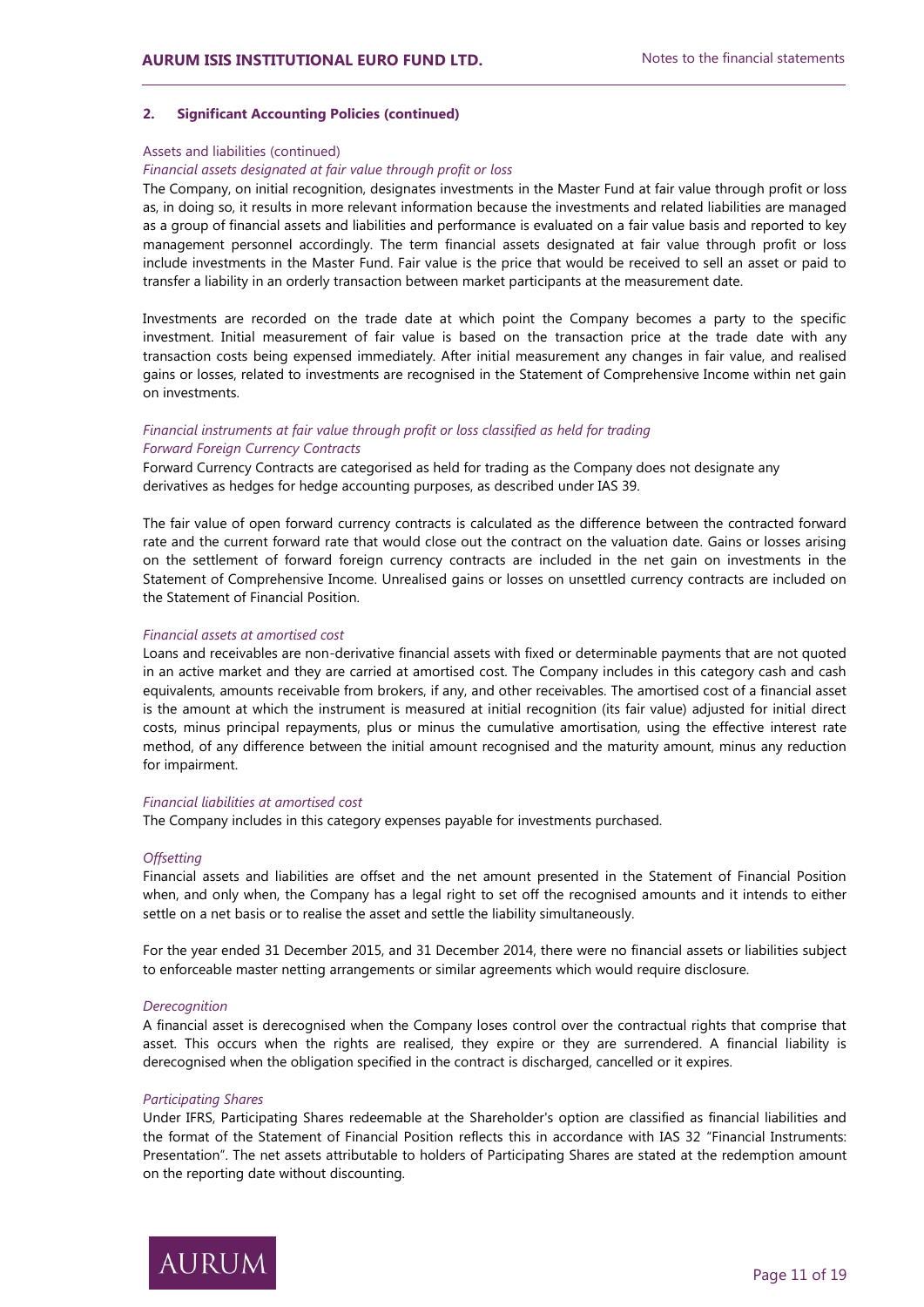## **2. Significant Accounting Policies (continued)**

#### Sponsor Shares

Sponsor Shares are classified as equity based on the substance of the contractual arrangements between the Company and the Sponsor Shareholder and in accordance with the definition of equity instruments under IAS 32. The Sponsor Shareholder's equity is stated at amortised cost.

#### Translation of foreign currencies

Transactions in currencies other than euro are recorded at the rate prevailing on the date of the transaction. At each reporting date, non euro denominated monetary items and assets and liabilities measured at fair value are retranslated at the rate prevailing on the reporting date. Foreign currency exchange differences related to investments at fair value through profit or loss are included in net gain on investments. All other differences are reflected in net gain on investments for the year.

#### Net gain on investments

Net gain on investments includes all realised and unrealised fair value changes and foreign exchange differences, but excludes interest.

Net realised gain on investments is calculated using the average cost method.

#### Interest Income

Interest income is recognised in the Statement of Comprehensive Income for all interest bearing instruments on an effective interest rate yield basis.

#### Cash and Cash Equivalents and Bank Overdrafts

Cash and cash equivalents comprise cash balances held at banks. Bank overdrafts are repayable on demand. In the Statement of Cash Flows, cash and cash equivalents are shown net of any short term overdrafts which are repayable on demand, and form an integral part of the Company's cash management.

#### Expenses

All expenses are recognised in the Statement of Comprehensive Income on an accruals basis.

#### Significant accounting judgements and estimates

The preparation of financial statements in accordance with IFRS requires management to make estimates, judgements and assumptions that affect the reported amounts of assets and liabilities and disclosure of contingent assets and liabilities at the date of the financial statements and the reported amount of income and expenses during the year. Actual results could differ from those estimates.

Revisions to accounting estimates are recognised in the year in which an estimate is revised. The areas of estimates which have the most significant effect on the amounts recognised in the financial statements are disclosed within the Master Fund's financial statements in note 10 'Financial Instruments and Risk Exposure' and note 11 'Fair Value Measurement' of those financial statements.

#### Master Fund

The Master Fund is not considered to be a subsidiary of the Company as the Investment Adviser beneficially holds all general voting shares which give the holder the current ability to direct the activities that significantly affect the returns of both the Company and the Master Fund. IFRS 10 "Consolidated Financial Statements" single control model states that an entity has control over an investee when it is exposed, or has rights, to variable returns from its involvement with the investee and has the ability to affect those returns through its power over the investee. The Directors are satisfied that the Master Fund does not meet the definition of a subsidiary in accordance with IFRS 10.

## Structured Entities

A structured entity is an entity that has been designed so that voting or similar rights are not the dominant factor in deciding who controls the entity, such as when any voting rights relate to administrative tasks only and the relevant activities are directed by means of contractual arrangements. A structured entity often has some or all of the following features or attributes; restricted activities, a narrow and well-defined objective, such as to provide investment opportunities for investors by passing on risks and rewards associated with the assets of the structured entity to investors, insufficient equity to permit the structured entity to finance its activities without subordinated financial support and financing in the form of multiple contractually linked instruments to investors that create concentrations of credit or other risks.

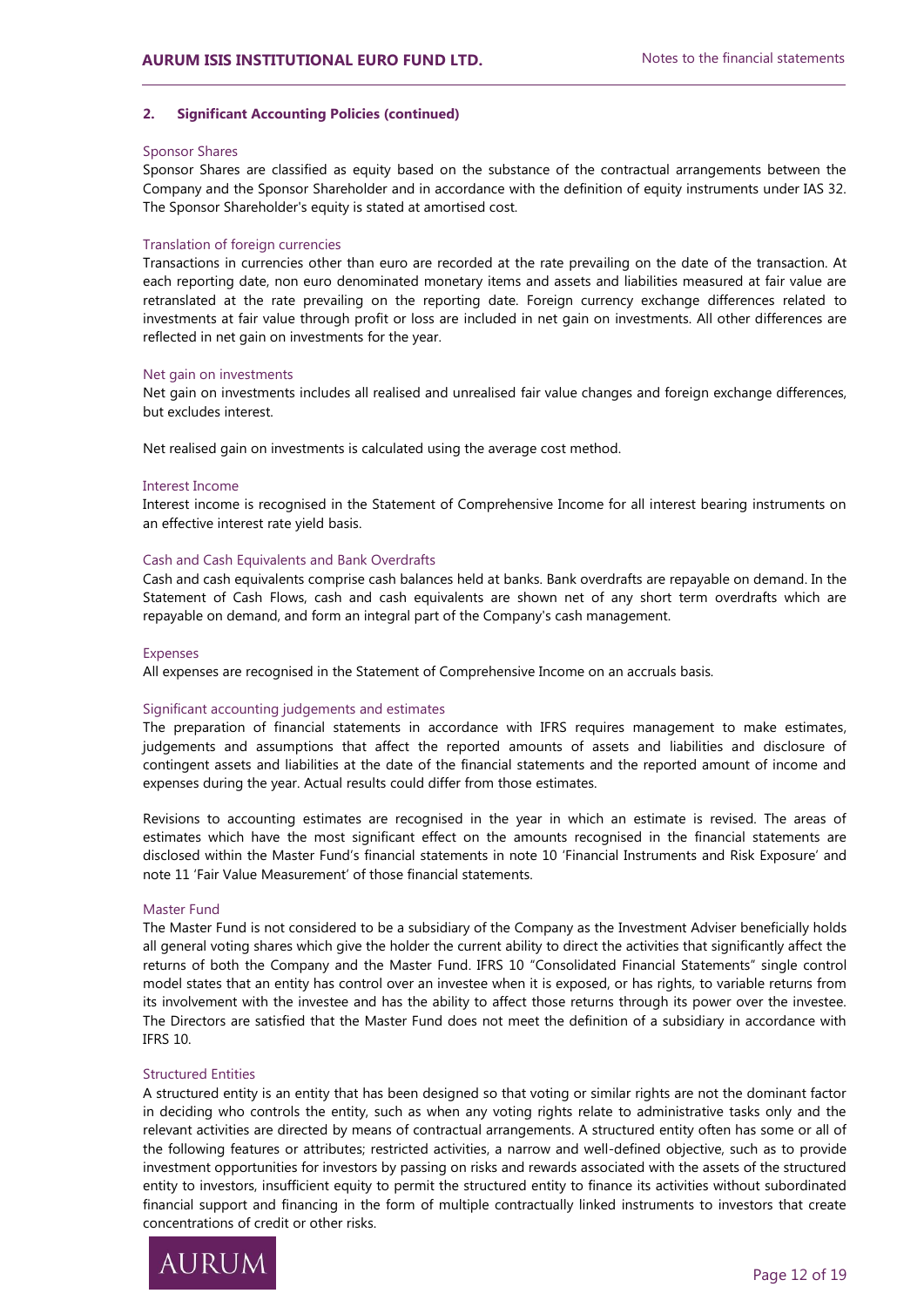# **2. Significant Accounting Policies (continued)**

# Structured Entities (continued)

The Company has determined that its investment in the Master Fund represents investments in an unconsolidated structured entity. The Master Fund financed its operations by issuing redeemable shares which were puttable at the holder's option and entitles the holder to a proportional stake in the Master Fund's net assets. The change in fair value of the Company's holding in the Master Fund is included in the Statement of Comprehensive Income in net gain on investments.

The Directors believe that the requirements of IFRS 12 "Disclosure of Interests in Other Entities", in relation to structured entities, are observed by appending the Master Fund's financial statements to the Company's financial statements.

# **3. Investment Adviser and Incentive Fee**

From 1 April 2014, the Company pays the Investment Adviser an annual percentage fee (the "Investment Adviser Fee") and a performance related fee in respect of each class of share where certain performance criteria have been met (the "Incentive Fee"). Both the Investment Adviser Fee and Incentive Fee are calculated monthly and paid monthly in arrears.

The Investment Adviser Fee and Incentive Fee are calculated based on a percentage of the Gross Asset Value of the Company as at the relevant month end. The Gross Asset Value means the value of the assets of the Company at a valuation point less the liabilities and accrued expenses of the Company other than liabilities that relate to Investment Adviser Fees, Incentive Fees, Administrator Fees, Custodian Fees, Directors' Fees, Audit Fees, Formation Expenses and Sundry Expenses each as incurred with respect to the valuation period ending on such valuation point.

The Incentive Fee is equal to the number of Participating Shares in the Company multiplied by a percentage of the amount by which the Gross Asset Value per Participating Share on a valuation day exceeds the higher of:

- (i) The Base Value: the Net Asset Value per Participating Share on the Base Date increased by the relevant hurdle of 1/12 of the annualised hurdle rate multiplied by the number of performance fee periods since the last Base Date. The Base Date is the last valuation day in the immediately preceding calendar year or, if later, the first valuation day in respect of a share class; or
- (ii) The High Water Mark: the Net Asset Value per Participating Share on the last valuation day upon which an Incentive Fee was crystallised or, if higher, the initial Net Asset Value per Participating Share upon inception of that share class.

The percentage fees applicable to each share class are as follows:

|                                           | <b>Investment Adviser</b> |               | <b>Incentive Fee</b> |
|-------------------------------------------|---------------------------|---------------|----------------------|
| <b>Share Class</b>                        | Fee                       | Incentive Fee | Hurdle               |
| Institutional Euro Share Class Restricted | 1.00%                     | 10.00%        | 5.00%                |

In so far as the Master Fund invests in other Aurum Funds no fees are payable on the amount so invested in addition to those already charged by such Aurum Funds.

Prior to 1 April 2014, the Investment Adviser Fee and Incentive Fee were paid by the Master Fund. The Master Fund ceased to pay such fees as of that date. Please refer to the Master Fund's financial statements for notes to the financial statements regarding fees paid by the Master Fund. The Master Fund initially paid the fees set out in the prospectus relating to the Master Fund and the other Feeder Funds but an adjustment was made to or from the Company by the Investment Adviser to ensure that the fees paid by the Company were equivalent to that set out above. The amounts received are included in Other income on the Statement of Comprehensive Income on page 6.

# **4. Fees**

The Company pays no direct fees other than the Investment Adviser Fee and Incentive Fee outlined in note 3. Please refer to the accompanying Master Fund's financial statements for notes to the financial statements regarding fees paid by the Master Fund.

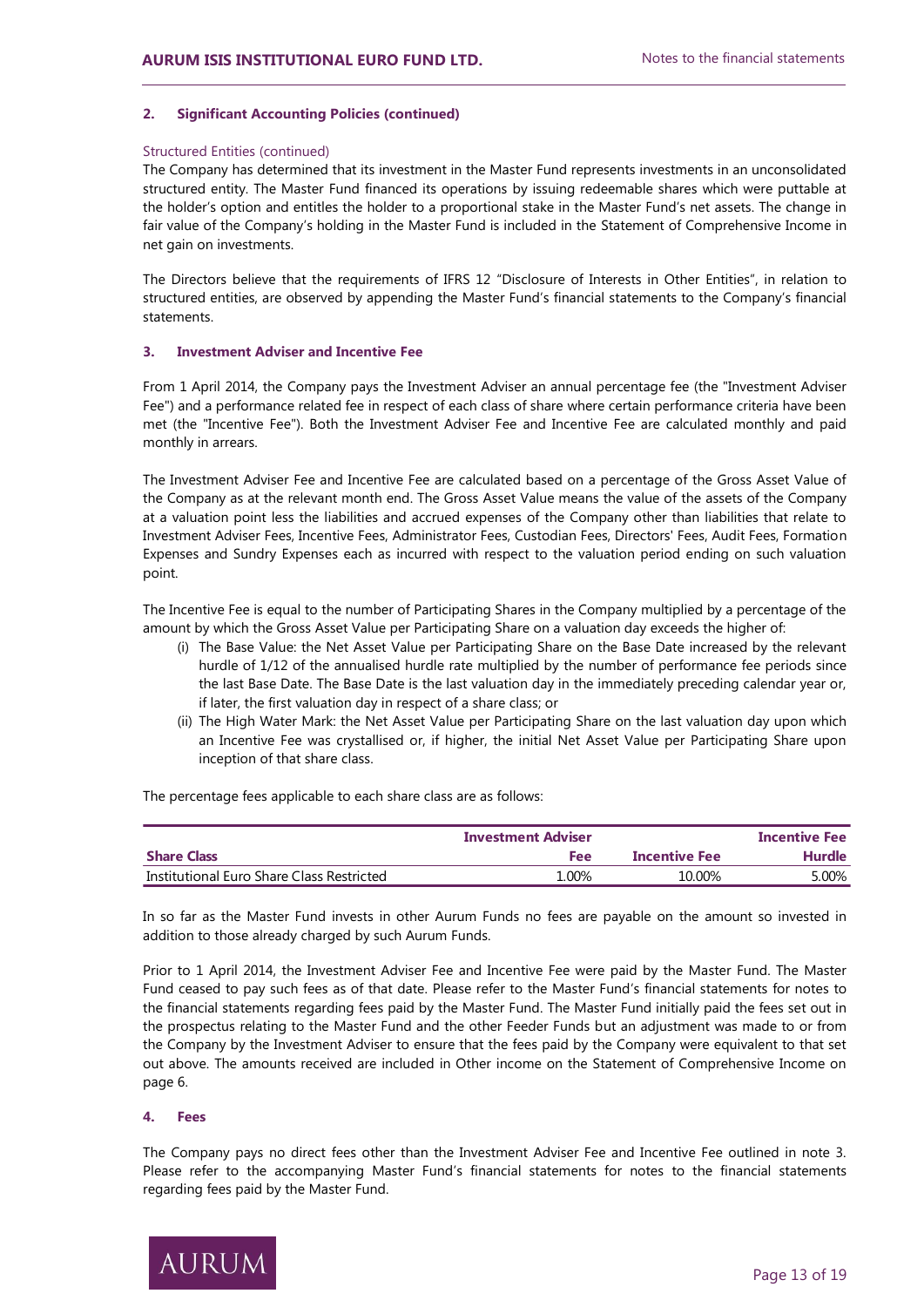# **5. Share Capital and Net Asset Value per Participating Share**

|                                                                                     | <b>December</b><br>2015 | <b>December</b><br>2014<br>€ |
|-------------------------------------------------------------------------------------|-------------------------|------------------------------|
| Authorised share capital of €0.002 par value per share                              |                         |                              |
| 1,000 Sponsor Shares (presented as equity in accordance with IAS 32)                |                         |                              |
| 4,699,000 Participating Shares (presented as a liability in accordance with IAS 32) | 9,398                   | 9,398                        |
| <b>Authorised share capital</b>                                                     | 9,400                   | 9,400                        |

All of the Sponsor Shares have been issued to and are beneficially owned by the Investment Adviser.

The Sponsor Shares do not carry the right to participate in the assets of the Company in a winding up, except to the extent of repayment of par value paid in cash, nor in any dividends or other distribution of the Company so long as any Participating Shares are in issue.

The Participating Shares are entitled to receive, to the exclusion of the Sponsor Shares, any dividends which may be declared by the Board of the Company and, upon the winding up of the Company, their par value and any surplus remaining after paying to the holders of the Sponsor Shares the par value of the Sponsor Shares (to the extent actually paid up in cash). The Sponsor Shares have the general voting powers of the Company and the holders of Participating Shares are entitled to receive notice of and attend all general meetings of the members.

|                                    | <b>Number of</b><br><b>Participating Shares</b> |                                    | Number of<br><b>Participating Shares</b> |
|------------------------------------|-------------------------------------------------|------------------------------------|------------------------------------------|
| Opening at 1 January 2015          | 217,678.07                                      | Opening at 1 January 2014          | 217,488.02                               |
| Issued during the year             | 13,784.75                                       | Issued during the year             | 190.05                                   |
| Redeemed during the year           | (224, 218, 72)                                  | Redeemed during the year           |                                          |
| <b>Closing at 31 December 2015</b> | 7,244.10                                        | <b>Closing at 31 December 2014</b> | 217,678.07                               |

The Net Asset Value per Participating Share is calculated by dividing the net assets attributable to holders of Participating Shares included in the Statement of Financial Position by the number of Participating Shares in issue at the year end.

From time to time the Master Fund may invest in Investee Funds that may be part of an Initial Public Offering ("IPO"), gains or losses related to an IPO may not be attributed to Participating Shareholders that have elected to be treated as restricted persons under US FINRA rules 5130 and 5131. Therefore, such gains or losses are attributed to Participating Share Classes designated as 'Unrestricted' as they arise on a proportional basis.

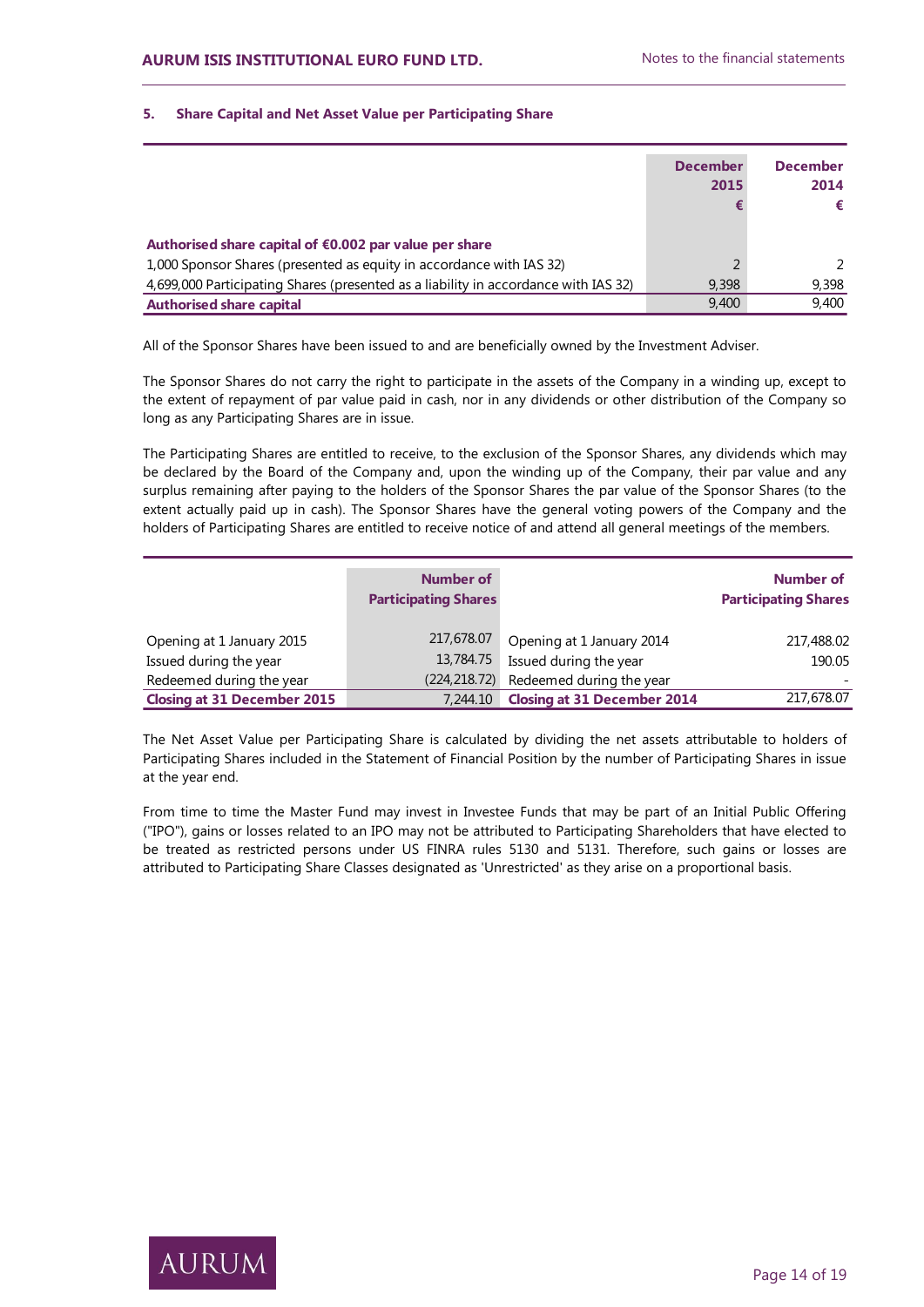# **5. Share Capital and Net Asset Value per Participating Share (continued)**

# **Statement of Changes in Sponsor and Participating Share**

for the year ended 31 December 2015

|                                                               |                | <b>Institutional</b> |                 |
|---------------------------------------------------------------|----------------|----------------------|-----------------|
|                                                               |                | <b>Euro</b>          |                 |
|                                                               | <b>Sponsor</b> | <b>Share Class</b>   |                 |
|                                                               | <b>Shares</b>  | <b>Restricted</b>    | <b>Total</b>    |
|                                                               | €              |                      | €               |
| <b>Balance at 1 January 2015</b>                              |                | 252,132,672          | 252,132,674     |
| Change in net assets attributable to holders of Participating |                |                      |                 |
| Shares resulting from operations                              |                | 8,602,487            | 8,602,487       |
| Subscriptions during the year                                 |                | 16,036,003           | 16,036,003      |
| Redemptions during the year (note 7)                          |                | (267, 996, 403)      | (267, 996, 403) |
| <b>Balance at 31 December 2015</b>                            |                | 8,774,759            | 8,774,761       |
|                                                               |                |                      |                 |
| Number of Participating Shares in issue                       | n/a            | 7,244.10             | 7,244.10        |
|                                                               |                |                      |                 |
| <b>Net Asset Value Per Participating Share</b>                | n/a            | 1,211.29             | n/a             |

|                                                               |                | <b>Institutional</b><br><b>Euro</b> |               |
|---------------------------------------------------------------|----------------|-------------------------------------|---------------|
|                                                               | <b>Sponsor</b> | <b>Share Class</b>                  |               |
|                                                               | <b>Shares</b>  | <b>Restricted</b>                   | <b>Total</b>  |
|                                                               | €              |                                     |               |
| <b>Balance at 1 January 2014</b>                              |                | 242, 141, 362                       | 242, 141, 364 |
| Change in net assets attributable to holders of Participating |                |                                     |               |
| Shares resulting from operations                              |                | 9,777,017                           | 9,777,017     |
| Subscriptions during the year                                 |                | 214,293                             | 214,293       |
| <b>Balance at 31 December 2014</b>                            | 2              | 252,132,672                         | 252, 132, 674 |
|                                                               |                |                                     |               |
| Number of Participating Shares in issue                       | n/a            | 217,678.07                          | 217,678.07    |
|                                                               |                |                                     |               |
| <b>Net Asset Value Per Participating Share</b>                | n/a            | 1,158.28                            | n/a           |

# **6. Bank Overdraft**

The Company has a facility with Northern Trust Company, London Branch and any outstanding bank overdraft is secured over the portfolio of the Company.

# **7. Related Parties**

In accordance with IAS 24 "Related Party Disclosures" the related parties to the Company are outlined below.

The Company's connected and related parties include the Directors, the Administrator, the Investment Adviser and the Custodian.

# **Directors**

Mrs T Gibbons and Mr A Hopkin are Directors of the Investment Adviser. Mr C C Morris and Mr D R Cottingham are Directors of, and directly and indirectly hold shares in, the Investment Adviser. Mr K Gundle is a Shareholder of, and is Vice President of Information with, the Investment Adviser. Mr D R Cottingham and Mr C C Morris are Directors of Global Fund Services Ltd., the Bermuda Administrator. Mr A Hopkin and Mr C C Morris are Directors of Continental Sponsors Ltd., the sponsoring broker on the Bermuda Stock Exchange.

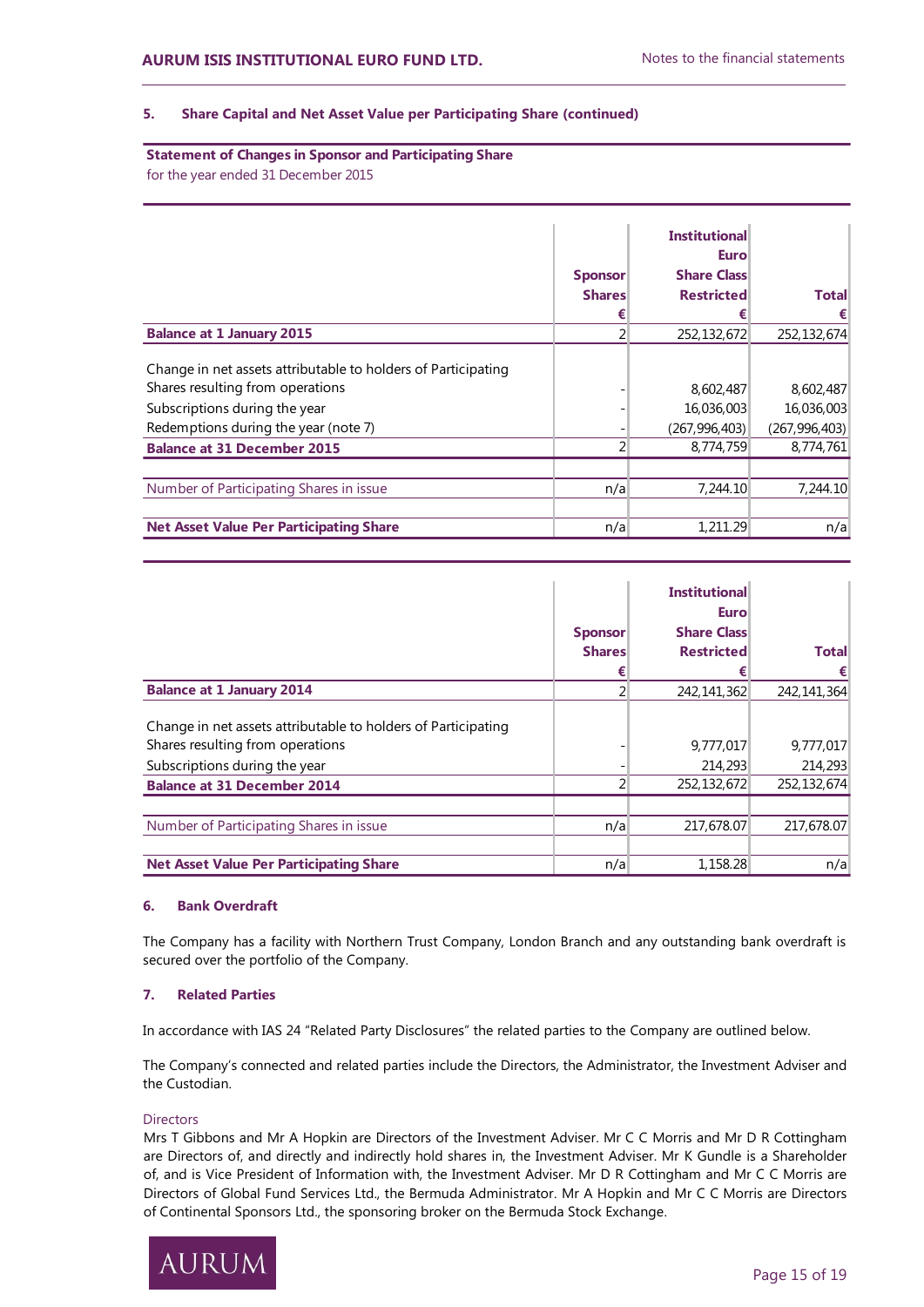# **7. Related Parties (continued)**

Ms M O'Caoimh is employed by an associate of the Irish Administrator as Senior Vice President.

The Investment Adviser is also the sponsor, adviser and investment manager to a number of other investment companies and the Directors of the Company and the Investment Adviser may serve as Directors of such companies.

Persons connected to the Directors, as defined under the Irish Stock Exchange listing requirements, directly and indirectly own all of the Sponsor Shares of the Company. At 31 December 2015, Directors and persons so connected did not directly or indirectly hold Participating Shares in the Company (2014: Nil).

An inspecie redemption occurred between the Company and another Aurum Fund on 1 May 2015 for €260,140,021.

# **8. Financial Instruments and Risk Exposure**

The Company invests all its assets, other than currency hedging, into the Master Fund which is exposed to market risk, credit risk and liquidity risk arising from the financial instruments it holds. These risks are explained in the financial statements of the Master Fund which are attached. Financial instruments include investments, cash, interest receivable, dividends receivable, subscriptions receivable, bank overdrafts, accrued expenses, redemptions payable and Participating Shares presented as financial liabilities. The carrying value of these financial instruments in the financial statements approximates their fair value.

The Master Fund and the Feeder Funds operate as an integrated structure whereby the Feeder Funds invest solely into the Master Fund except in respect of currency hedging. Total subscriptions made by the Company into the Master Fund during the year were €16,883,715 (2014: €5,162,734) and total redemptions made by the Company out of the Master Fund during the year were €303,536,140 (2014: €26,522,800).

Investments in the Master Fund are recorded at the Net Asset Value per share as reported by the Administrator of the Master Fund at the measurement date. Where the Administrator is unable to provide Net Asset Value per share, the Directors make their own assessment of value based on available information. In determining fair value, the Directors take into consideration where applicable, the impact of suspensions of redemptions, liquidation proceedings, investments in side pockets and any other significant factors.

At 31 December 2015, and 31 December 2014, there were no instances wherein the Administrator was unable to provide the Net Asset Value per share or that the Directors considered it necessary to make any adjustment to the Net Asset Value per share provided in order to arrive at fair value.

As at 31 December 2015, and 31 December 2014, the Company had no capital commitment obligations and no amounts were due from the Company for unsettled purchases. The Company invests into the Master Fund by purchasing the Master Fund's redeemable Participating Shares. The Master Fund allows redemption of these shares on a monthly basis with a 90 day notification period. Movements in the fair value of the Master Fund's portfolio and corresponding movements in the fair value of the Company expose the Company to a profit or loss.

The Company is exposed to currency risk in pursuit of its investment objective, set out in note 1 'General'. The currency risk is managed on a monthly basis using Forward Foreign Exchange Contracts.

At the Statement of Financial Position date there was a net exposure to currency risk:

| AS ULSE DELENTRE EVES |                     |                        |                                              |              |
|-----------------------|---------------------|------------------------|----------------------------------------------|--------------|
| Currency              | Non-Monetary Assets | <b>Monetary Assets</b> | Forward Foreign<br><b>Exchange Contracts</b> | Net Exposure |
|                       | €                   |                        |                                              |              |
| US dollar             | 8,525,425           | 208,792                | (8,690,804)                                  | 43,413       |



**As at 31 December 2015**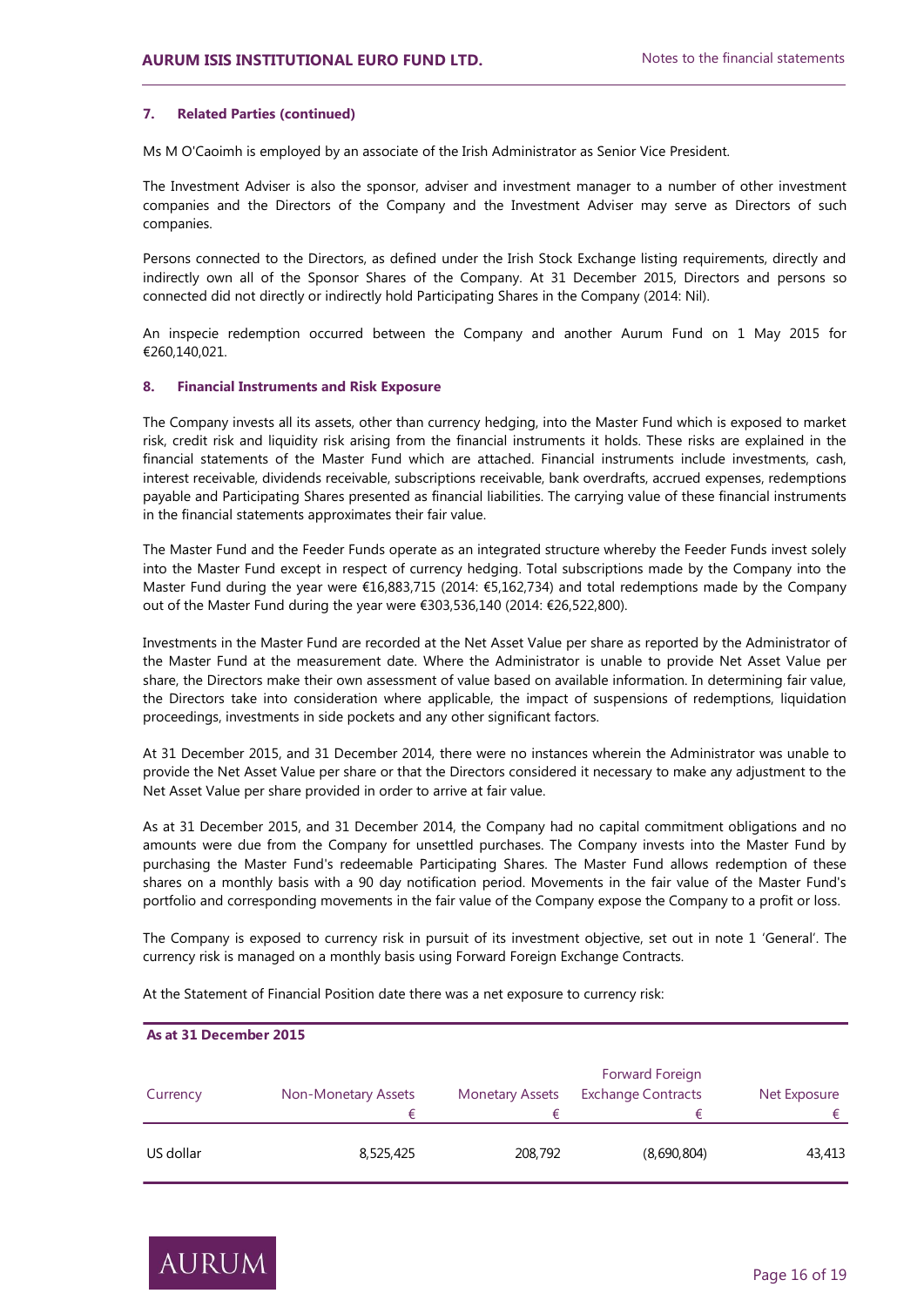- 1990 - 1990 - 1990 - 1990 - 1990 - 1990 - 1990 - 1990 - 1990 - 1990 - 1990 - 1990 - 1990 - 1990 - 1990 - 19<br>1991 - 1991 - 1991 - 1991 - 1991 - 1991 - 1991 - 1991 - 1991 - 1991 - 1991 - 1991 - 1991 - 1991 - 1991 - 1991

# **8. Financial Instruments and Risk Exposure (continued)**

| As at 31 December 2014 |                                 |                                  |                                              |              |  |
|------------------------|---------------------------------|----------------------------------|----------------------------------------------|--------------|--|
| Currency               | <b>Non-Monetary Assets</b><br>€ | <b>Monetary Liabilities</b><br>€ | Forward Foreign<br><b>Exchange Contracts</b> | Net Exposure |  |
| US dollar              | 260, 558, 163                   | (3, 278, 059)                    | (255, 942, 028)                              | 1,338,076    |  |

# **9. Net Forward Foreign Exchange Contracts**

As at 31 December 2015, the Company had entered into and not closed Forward Foreign Exchange Contracts to hedge the value of the Company's portfolio. The contracts were with the Custodian.

| <b>Open Forward Foreign Currency Transactions at 31 December 2015</b> |                 |                      |                      |             |
|-----------------------------------------------------------------------|-----------------|----------------------|----------------------|-------------|
|                                                                       |                 |                      |                      | Unrealised  |
|                                                                       |                 |                      |                      | Gain/(loss) |
| <b>Currency Sold</b>                                                  | Currency Bought | <b>Currency Rate</b> | <b>Maturity Date</b> | €           |
| US\$ 9,499,049                                                        | €               | 1.0930               | 29 January 2016      |             |

|                      | <b>Open Forward Foreign Currency Transactions at 31 December 2014</b> |                      |                      |                           |
|----------------------|-----------------------------------------------------------------------|----------------------|----------------------|---------------------------|
|                      |                                                                       |                      |                      | Unrealised<br>Gain/(loss) |
| <b>Currency Sold</b> | Currency Bought                                                       | <b>Currency Rate</b> | <b>Maturity Date</b> | €                         |
|                      |                                                                       |                      |                      |                           |
| € 523,497            | US\$                                                                  | 0.8005               | 31 January 2015      | 14,170                    |
| US\$ 103,781,643     | €                                                                     | 1.2169               | 31 March 2015        |                           |
| €790.852             | US\$                                                                  | 0.8222               | 31 January 2015      |                           |
| € 790.793            | US\$                                                                  | 0.8222               | 28 February 2015     |                           |
| US\$ 104,743,500     | €                                                                     | 1.2495               | 28 February 2015     | (2, 287, 425)             |
| US\$ 105,397,426     | €                                                                     | 1.2548               | 31 January 2015      | (2,663,726)               |
|                      |                                                                       |                      |                      | (4,936,981)               |

# **10. Fair Value Measurement**

The fair value hierarchy prioritises the inputs to valuation techniques used to measure fair value. The categorisation of assets and liabilities within the hierarchy is explained in note 11 of the Master Fund's notes to the financial statements.

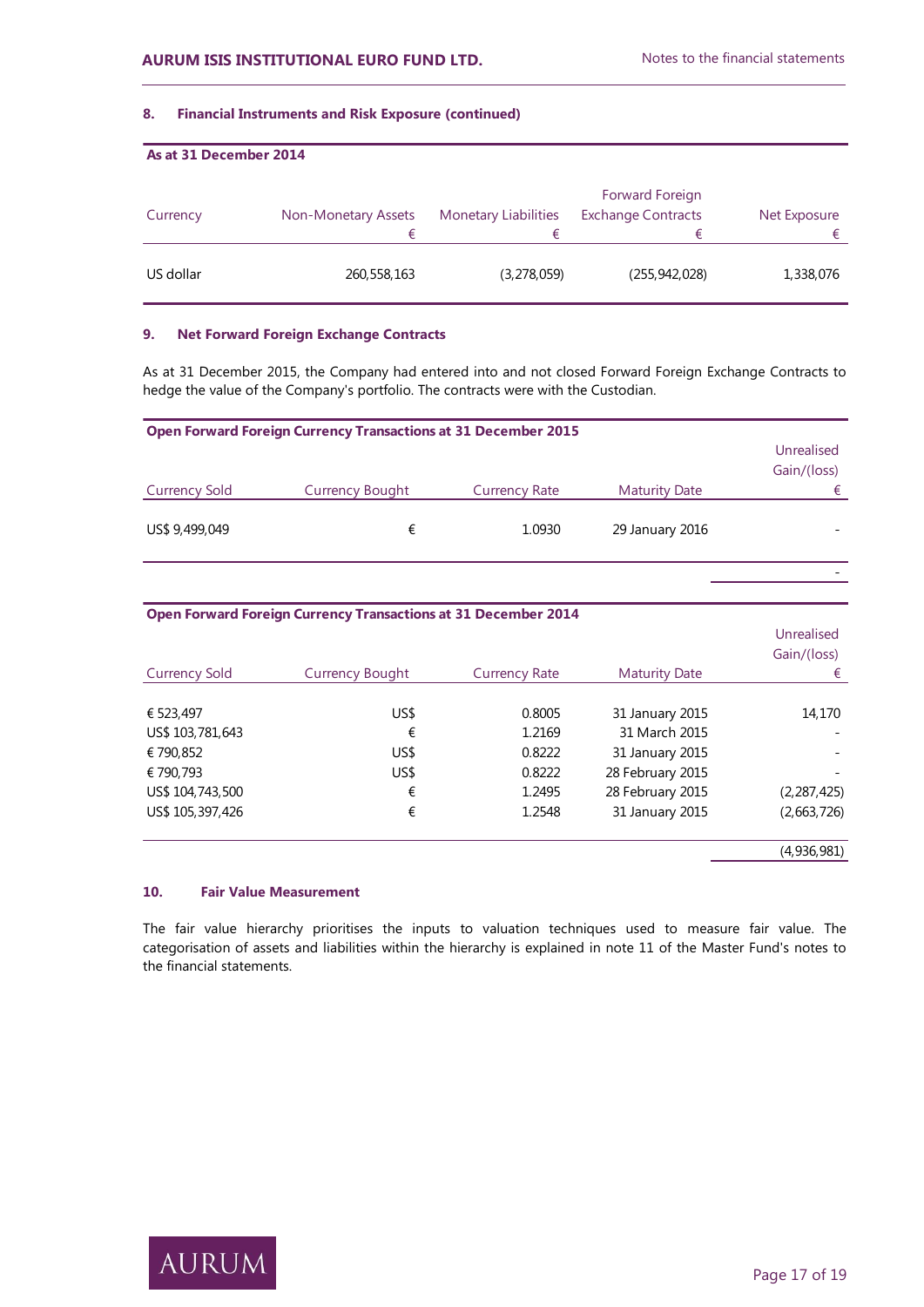# **10. Fair Value Measurement (continued)**

The following table represents the financial instruments carried on the Statement of Financial Position at fair value by level within the valuation hierarchy, under IFRS 13 "Fair Value Measurement", as at 31 December 2015:

| Financial assets and liabilities at fair value through profit or loss at 31 December 2015 |         |           |                          |           |
|-------------------------------------------------------------------------------------------|---------|-----------|--------------------------|-----------|
|                                                                                           | Level 1 | Level 2   | level 3                  | Total     |
|                                                                                           | €       |           |                          |           |
|                                                                                           |         |           |                          |           |
| Aurum Isis Fund Ltd.                                                                      |         | 8,525,425 | $\overline{\phantom{a}}$ | 8,525,425 |
| Financial assets and liabilities at fair value through profit or loss at 31               |         |           |                          |           |
| December 2015                                                                             |         | 8,525,425 |                          | 8,525,425 |

Financial assets and liabilities at fair value through profit or loss at 31 December 2014

|                                                                             | Level 1<br>€ | Level 2     | Level 3<br>€ | Total         |
|-----------------------------------------------------------------------------|--------------|-------------|--------------|---------------|
| Aurum Isis Fund Ltd.                                                        |              | 260,558,163 | -            | 260, 558, 163 |
| Net unrealised depreciation on Forward Foreign Exchange<br>Contracts        |              | (4,936,981) |              | (4,936,981)   |
| Financial assets and liabilities at fair value through profit or loss at 31 |              |             |              |               |
| December 2014                                                               |              | 255,621,182 |              | 255,621,182   |

There were no transfers between Levels 1, 2 or 3 assets held in either year.

No investments have been classified within Level 3 at any time during the year, consequently no reconciliation of Level 3 fair value measurements is required.

For the year ended 31 December 2015, and 31 December 2014, all other assets and liabilities, other than investments at fair value, whose carrying amounts approximate fair value would have been considered to be classified within Level 2 of the fair value hierarchy if such classification was required.

# **11. Movement on Investments**

Gains and losses related to investments are recognised in the Statement of Comprehensive Income within Net gain on investments. The net gain comprises unrealised gains and losses reflecting the movement in the fair value of investments held at the 31 December 2015 and realised gains and losses related to investments sold and forward foreign currency contracts settled during the year. The net gain for the year is analysed in the table below:

|                                                                    | 2015           | 2014         |
|--------------------------------------------------------------------|----------------|--------------|
|                                                                    | €              |              |
| Realised gain on investments for the year                          | 80,127,307     | 3,333,285    |
| Unrealised gain on investments for the year                        |                | 39,545,518   |
| Unrealised loss on investments for the year                        | (45, 507, 620) |              |
| Realised gain on forward foreign currency contracts for the year   | 7,386,725      | 3,336,359    |
| Realised loss on forward foreign currency contracts for the year   | (36, 125, 739) | (28,600,365) |
| Unrealised loss on forward foreign currency contracts for the year | (14, 170)      |              |
| Unrealised gain on forward foreign currency contracts for the year | 4,951,151      | (6,550,875)  |
| Net gain on investments for the year                               | 10,817,654     | 11,063,922   |